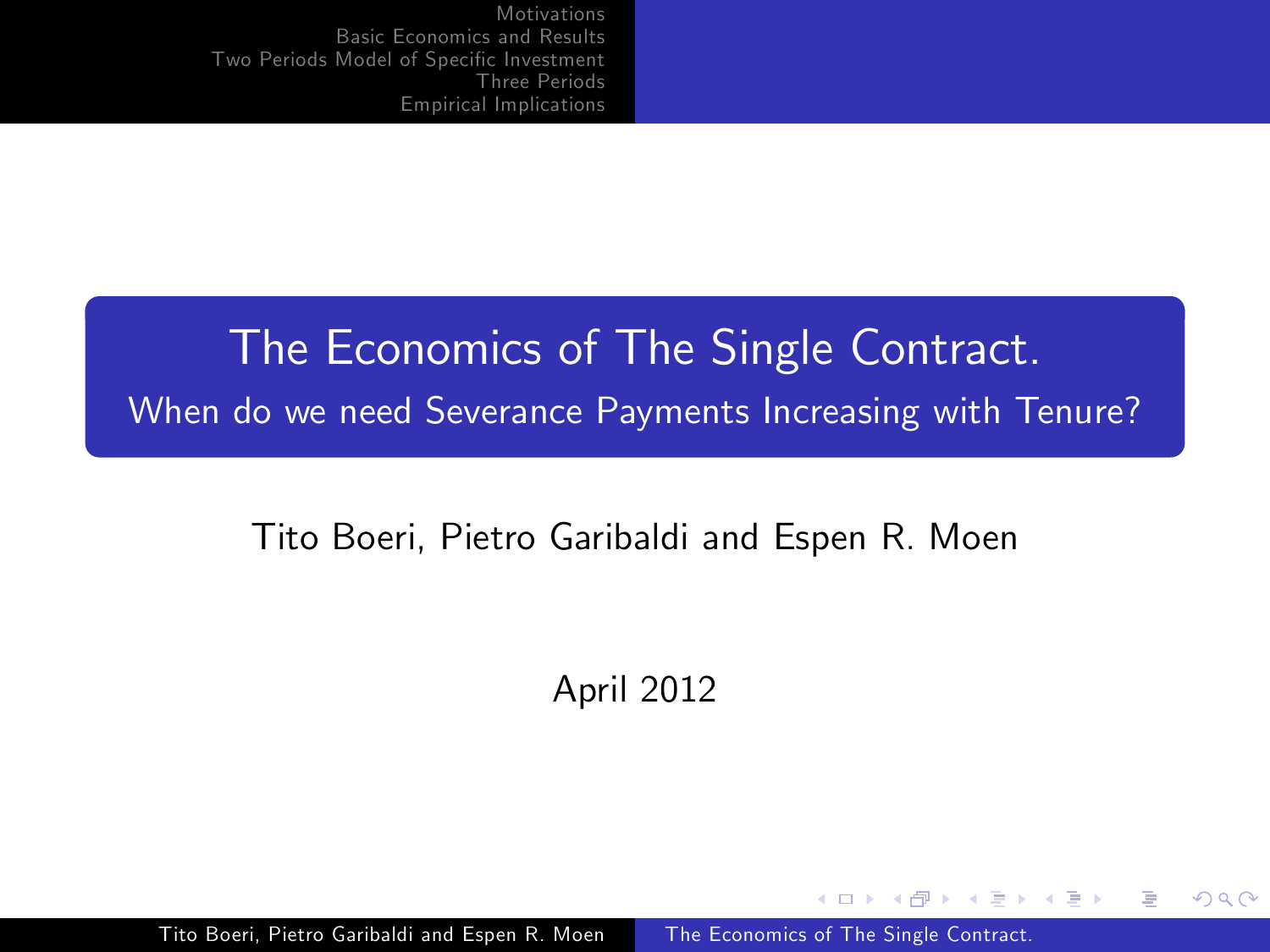## Unexplored Dimensions of EPL

EPL is perhaps the most widely investigated institution in the LM. Many features of EPL have not been taken into account.

- **■** In all countries compensation to workers differ depending on whether it is related to *fair* or *unfair* dismissals
- **2** There are countries in which there is compensation to workers only in the case of *unfair* dismissals
- **3** Most countries allow for reductions of severance for small firms
- 4 Large cross-country variation in the tenure profile of severance

オター・オート オート

つくへ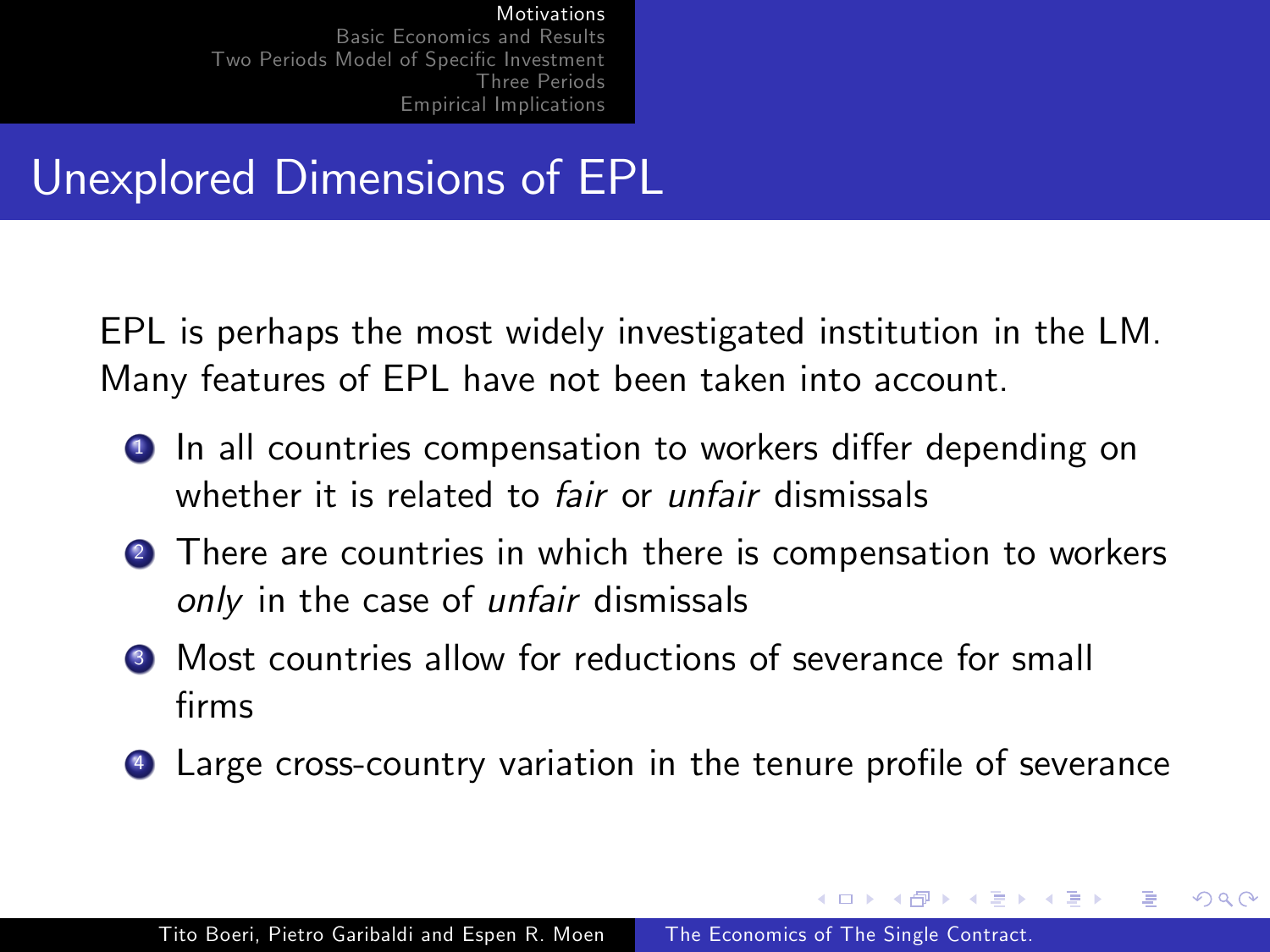# Severance Payments and Compensation for Unfair **Dismissals**

- Severance Payments (SP) are mandatory transfers for firm initiated job separation.
- SP are often restricted to "unfair dismissal" (Compensations for Unfair Dismissals CUD). Firm initiated job separations that are not due to workers' misconduct.
- Dismissals due to workers' shirking or other workers' misconduct are defined as "fair" dismissals, and can take place without any mandatory transfer.
- It is very difficult to distinguish between "fair" or "unfair" dismissal. Ultimately, it is a court ruling

**K 何 ▶ 【 手 ▶** 

つくへ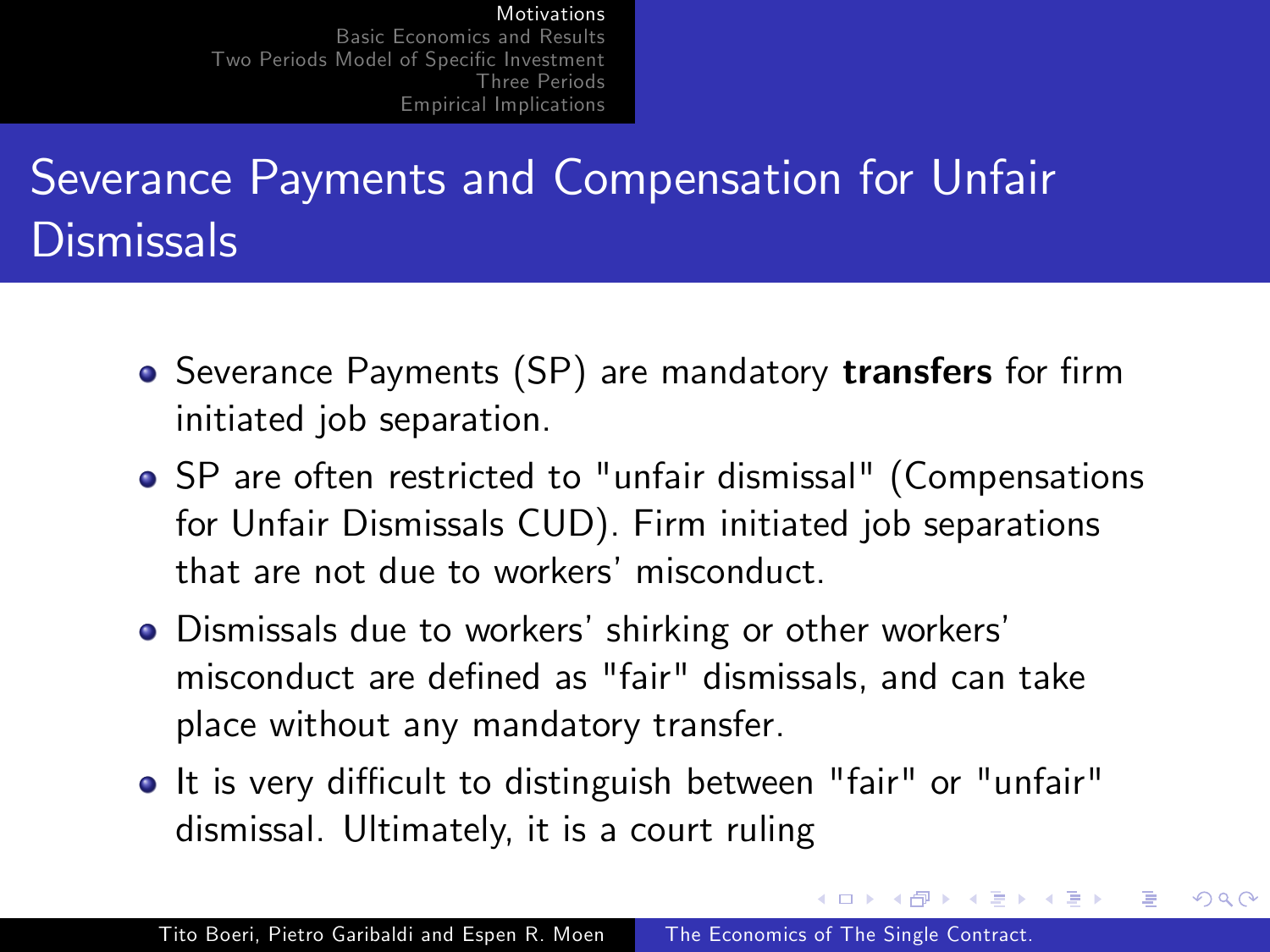# All Countries have Compensations for Unfair **Dismissals**

Red bar countries also have for Fair Dismissals (lower than for unfair)

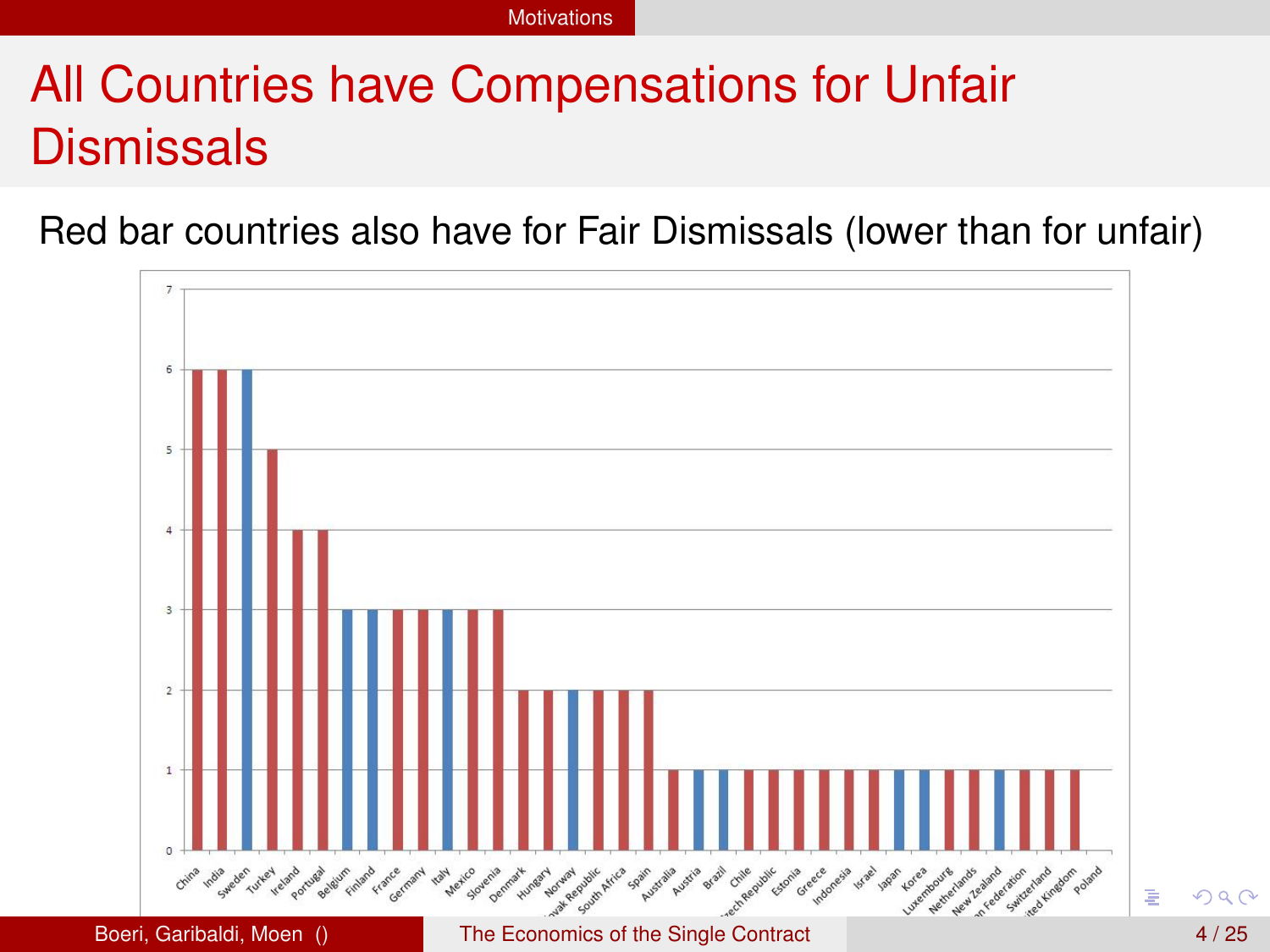# Some Countries have only Compensation for Unfair Dismissals

11 OECD countries with compensation to workers only in case of unfair dismissals:

Austria

Belgium

Finland

Italy

Japan

Korea

Norway

New Zealand

Poland

Sweden

United States

Þ

 $\mathcal{A}$   $\overline{\mathcal{B}}$   $\rightarrow$   $\mathcal{A}$   $\overline{\mathcal{B}}$   $\rightarrow$   $\mathcal{A}$   $\overline{\mathcal{B}}$   $\rightarrow$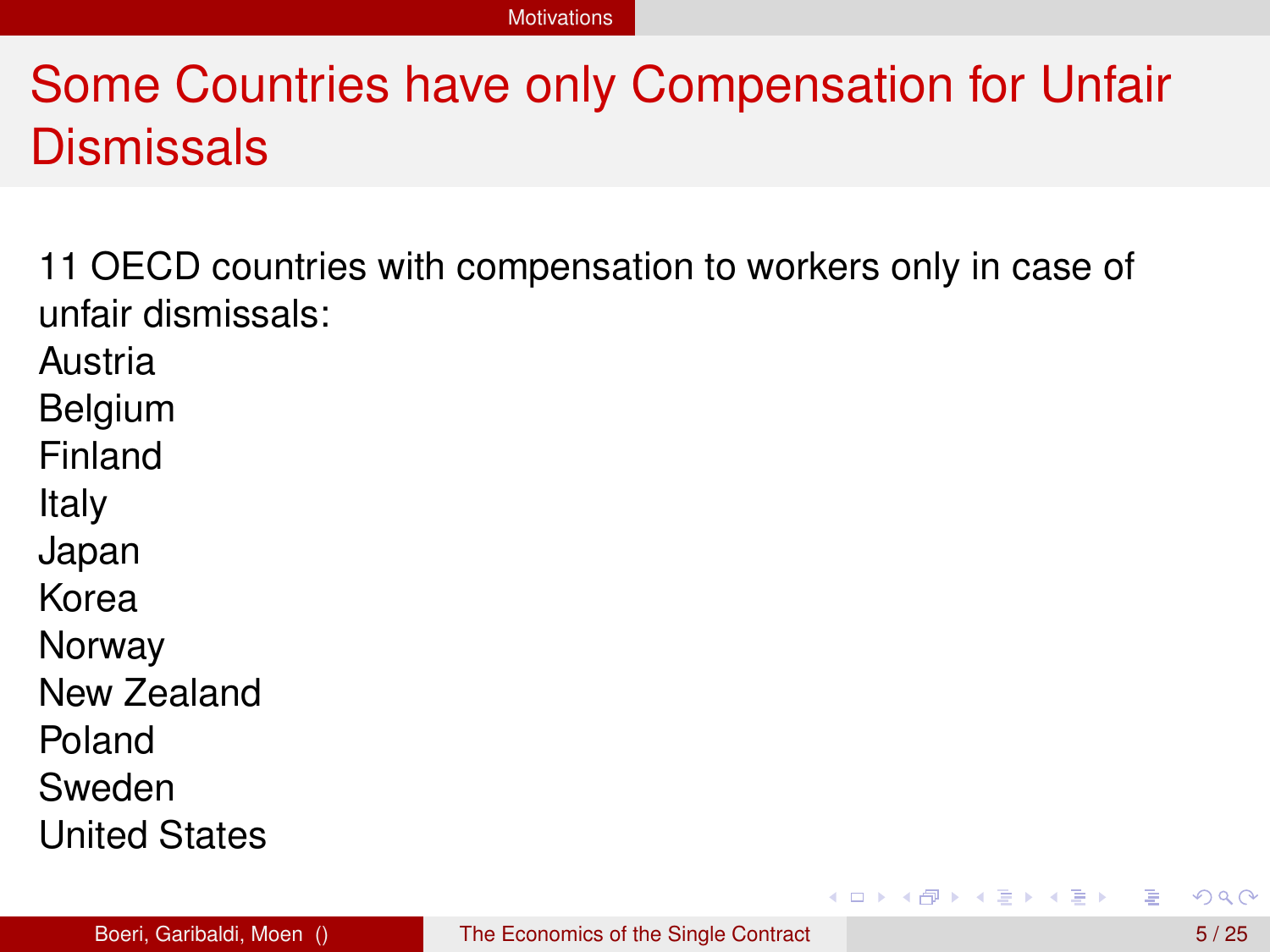### Exemptions for Small Firms

Most countries allow for lower severance for small firms in case of unfair dismissals.

- Italy: art.18 does not apply in firms with less than 15 employees.
- Austria: severance is only paid to employees
- Germany: reinstatement in case of unfair dismissal cannot be imposed by the judge in firms with less than 5 employees
- Australia: no redundancy has to be paid by enterprises with fewer than 15 employees
- Luxembourg: firms with less than 15 employees can choose additional notice in lieu of severance payments

イロト イ押 トイラト イラトー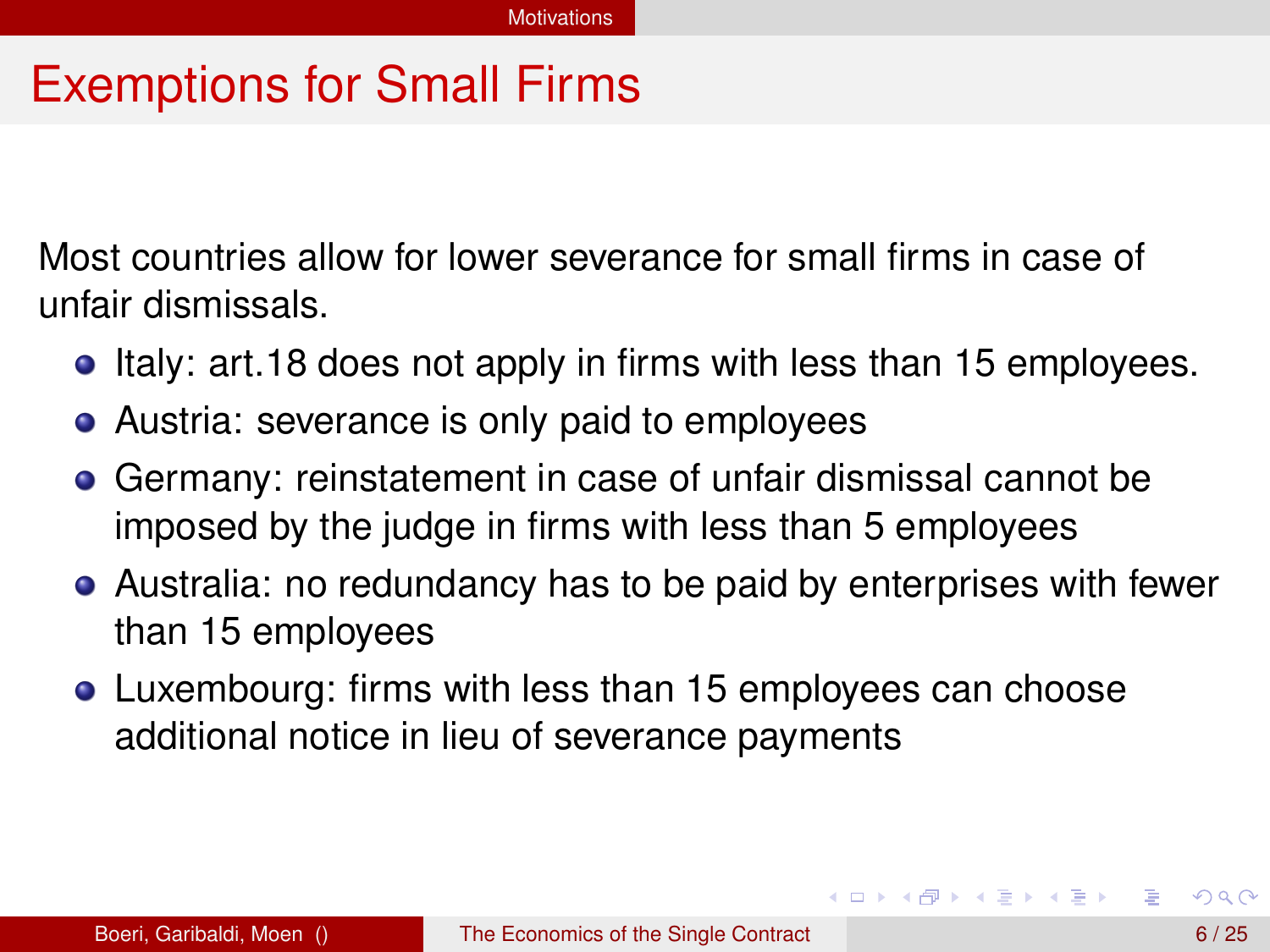## Severance is mostly Graded with Tenure

Only for fair dismissals explicit rules indexing transfer to tenure. Large cross-country variation. Metric for this Graded Security

- $\bullet$  Severance + notice period at: 0 months (end of probation), 9 months, 1, 5, 10 or 20 years
- **o** In each period we have *Marginal Severance*: variation over previous period divided by number of weeks in the previous period *Average Severance*: total severance+notice divided by total number of weeks including probationary period
- Graded Security ratio *Marg<sup>t</sup> Avg<sup>t</sup>* . Summary indicator:
	- Graded Security (GS) Ratio= $\sum_{t} \frac{Marg_t}{Avg_t}$  $\frac{warg_t}{Avg_t}$  ∗  $s_t$ where *s* = *Number of weeks in the period Total number of weeks*
	- also at ,99 yearly discount factor
	- if linear can be interpreted as elasticity of severance to tenure<br>  $\begin{array}{c} \bullet \end{array}$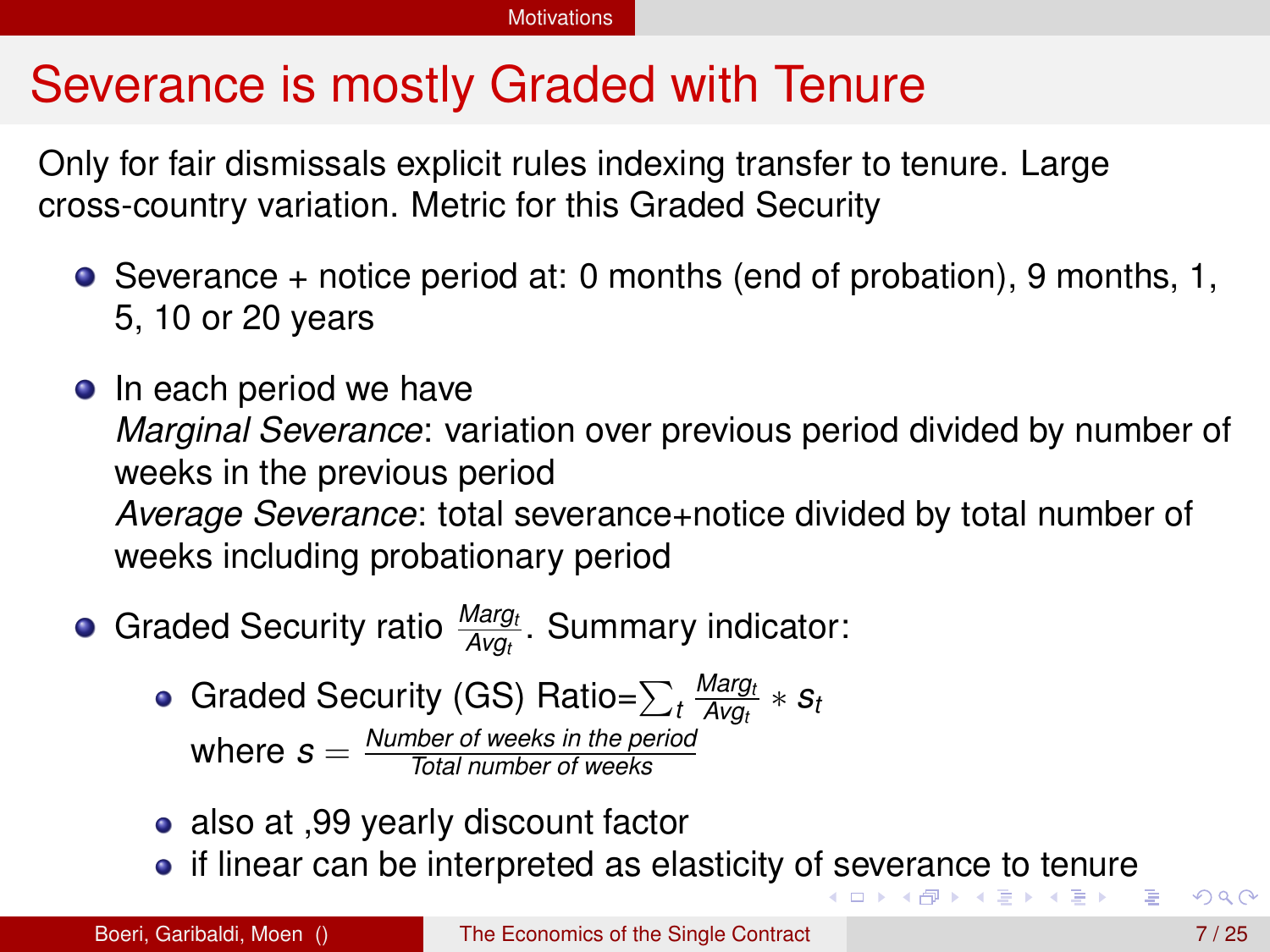**Motivations** 

### An example: Germany GS=.93

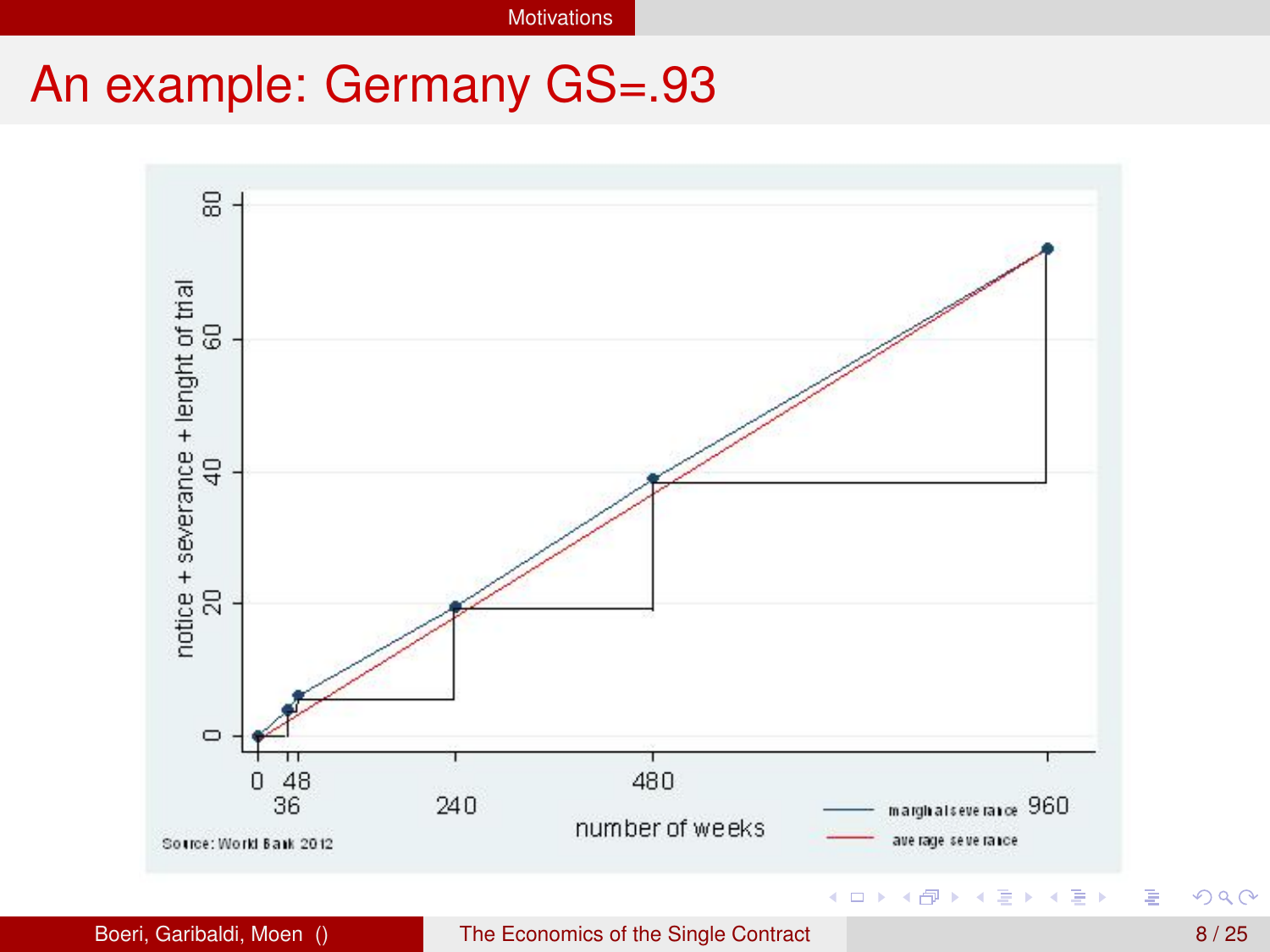#### **Motivations**

### Overall GS



#### Boeri, Garibaldi, Moen () The Economics of the Single Contract 10 / 25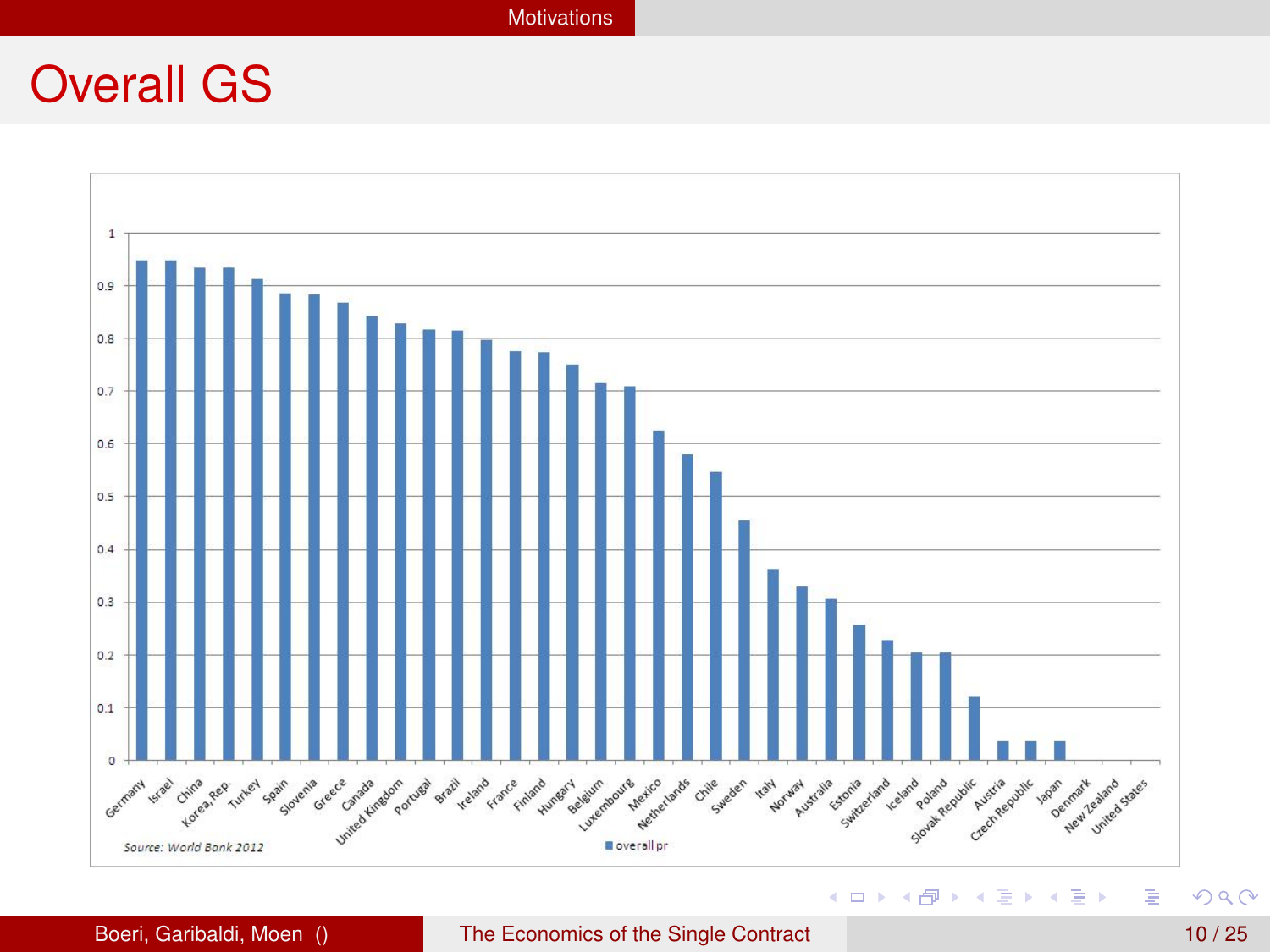# How relevant is GS in total EPL?

OECD data We need to assess relevance of the Transfer Component

Components of EPL on regular contracts classified as either tax or transfer (0-6 base scale, 6 most stringent regulation)

| OECD code        | Description                                             | Classification |
|------------------|---------------------------------------------------------|----------------|
| REG <sub>1</sub> | Notification procedures                                 | tax            |
| REG <sub>2</sub> | Delay involved before notice can start                  | transfer       |
| REG3A            | Length of notice period at 9 months of tenure           | transfer       |
| REG3B            | Length of notice period at 4 years of tenure            | transfer       |
| REG3C            | Length of notice period at 20 years of tenure           | transfer       |
| REG4A            | Severance pay at 9 months of tenure                     | transfer       |
| REG4B            | Severance pay at 4 years of tenure                      | transfer       |
| REG4C            | Severance pay at 20 years of tenure                     | transfer       |
| REG <sub>5</sub> | Definition of justified or unfair dismissal             | tax            |
| REG <sub>6</sub> | Length of trial period                                  | tax            |
| REG7             | Compensation following unfair dismissal                 | transfer       |
| REG8             | Possibility of reinstatement following unfair dismissal | tax            |
| REG9             | Maximum time to make a claim of unfair dismissal        | tax            |

 $\overline{a}$ 

14. B. K.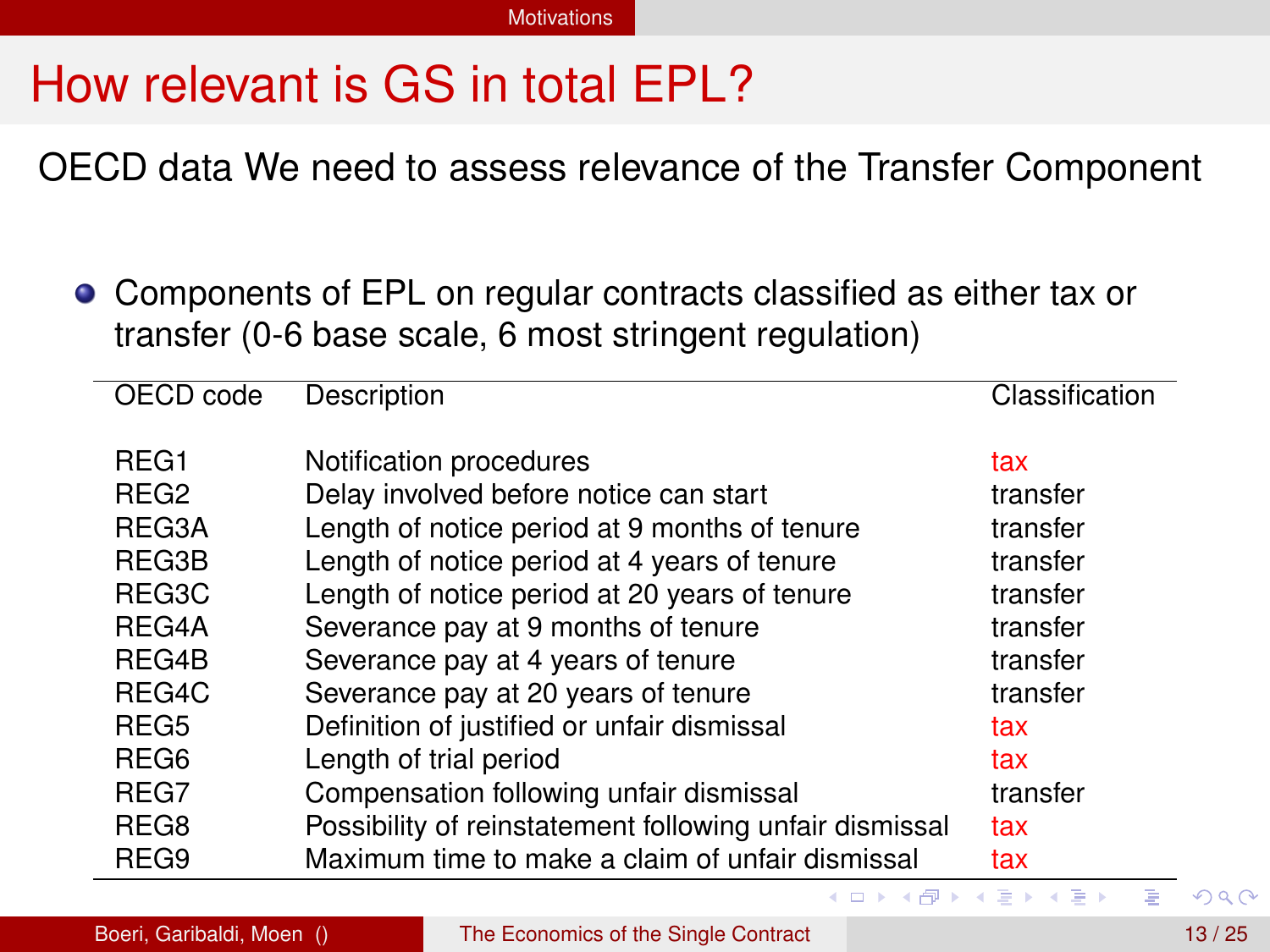### Transfer Component

### OECD data



Þ

4 0 8 4 4 9 8 4 9 8 4 9 8 1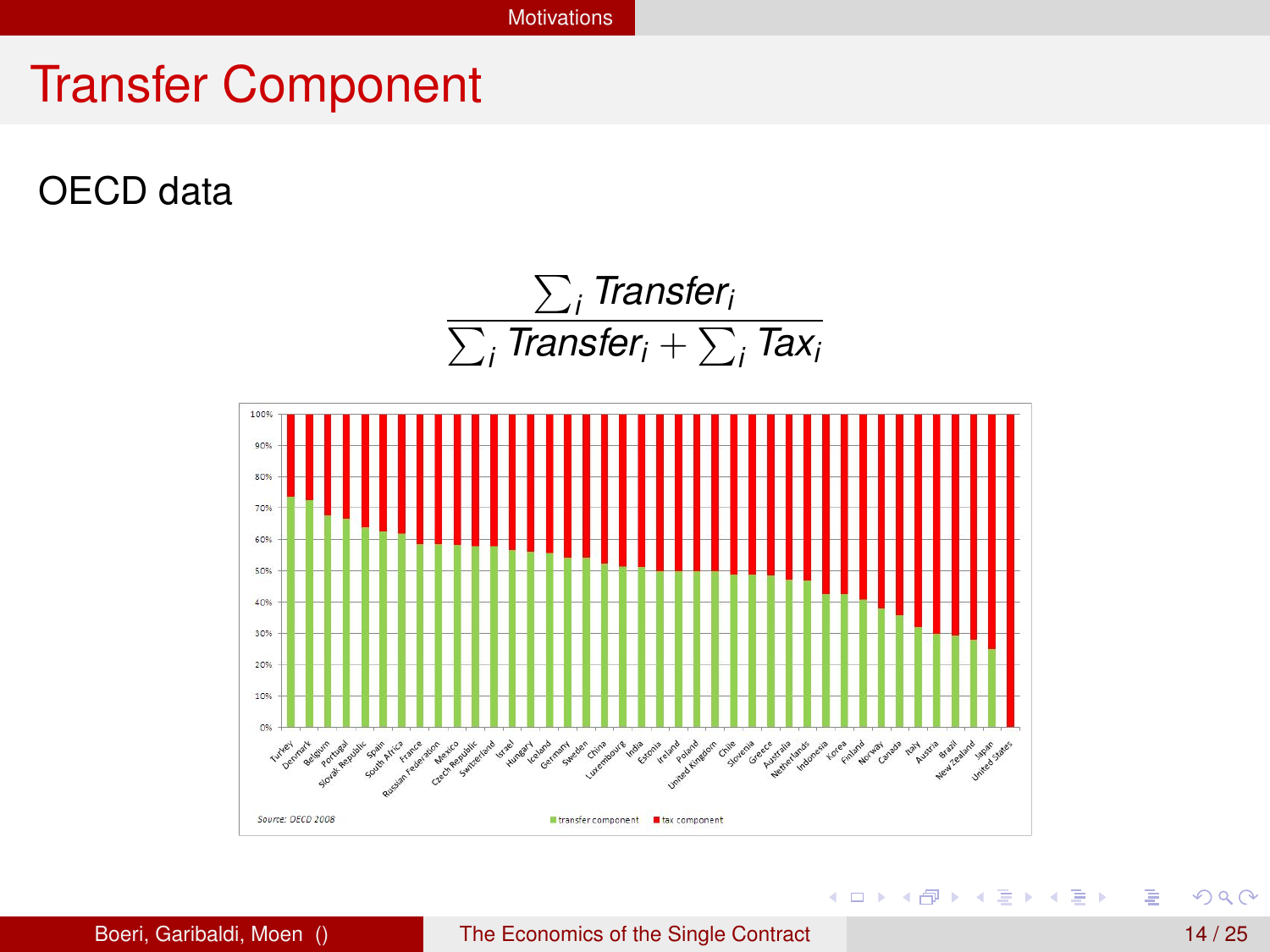### The Economics

- Distinction between fair and unfair dismissal economically very relevant
- Workers undertake a costly (private) investments with uncertain return to the Örm
- **.** Unfair Dismissal: firms will always fire when returns are too low, even when the worker invests. Firms can not commit "not to fire".
- Fair Dismissal: workers that do not invest are "shirker". A fair dismissal must be proved in court
- Moral Hazard: with certain probability a shirking worker "can get away with it".

→ 何 ▶ → 手 ▶

つくへ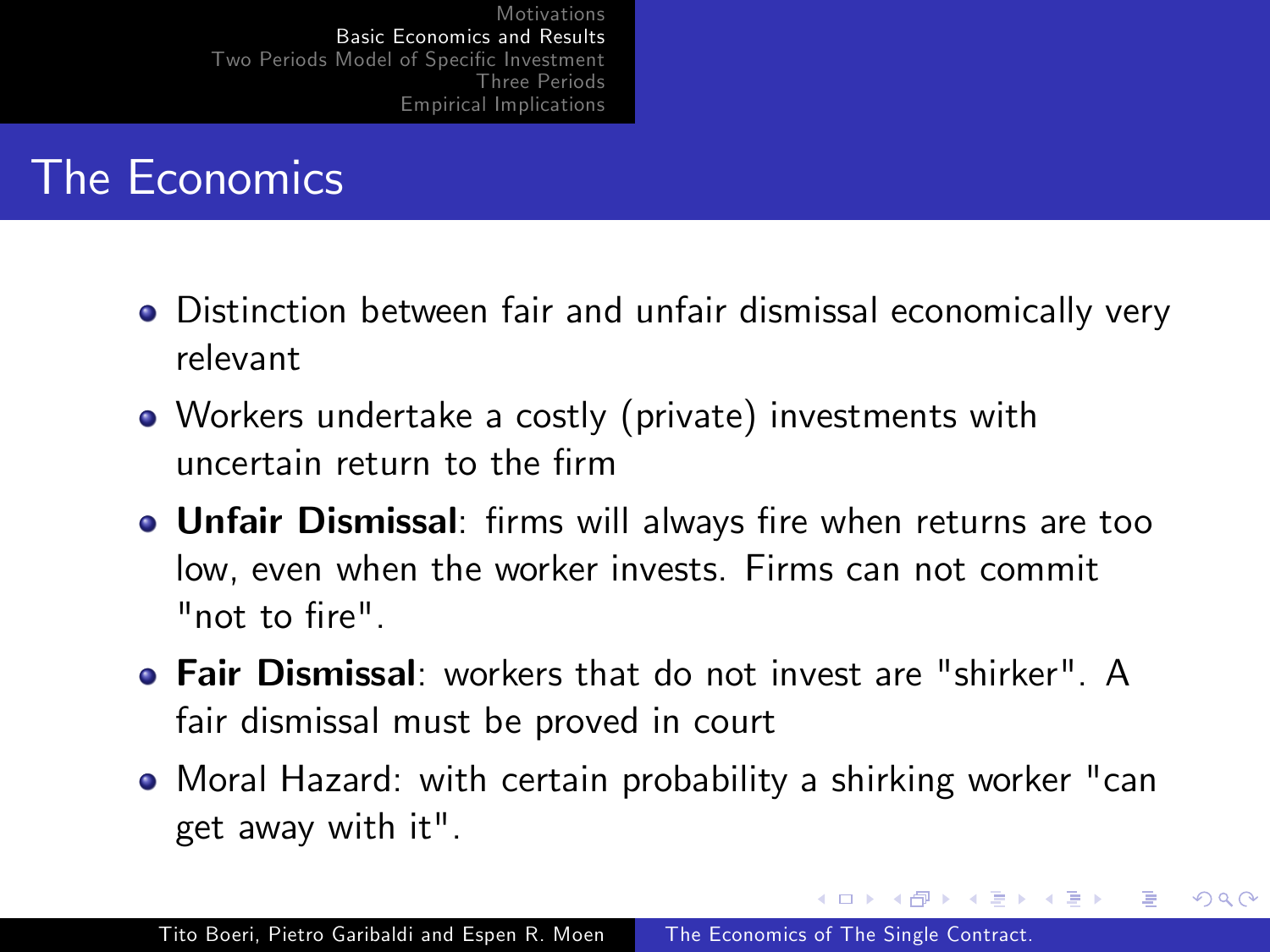### Baseline Results

- In the baseline model (without severance payments) firing is ex-post too high vis-a-vis efficient separations
- Severance Payments as CUD are not neutral, and can reduce firing and induce workers investment.
- Severance payments as CUD can efficiently reduce firing and induce an efficient allocation of labor

つくへ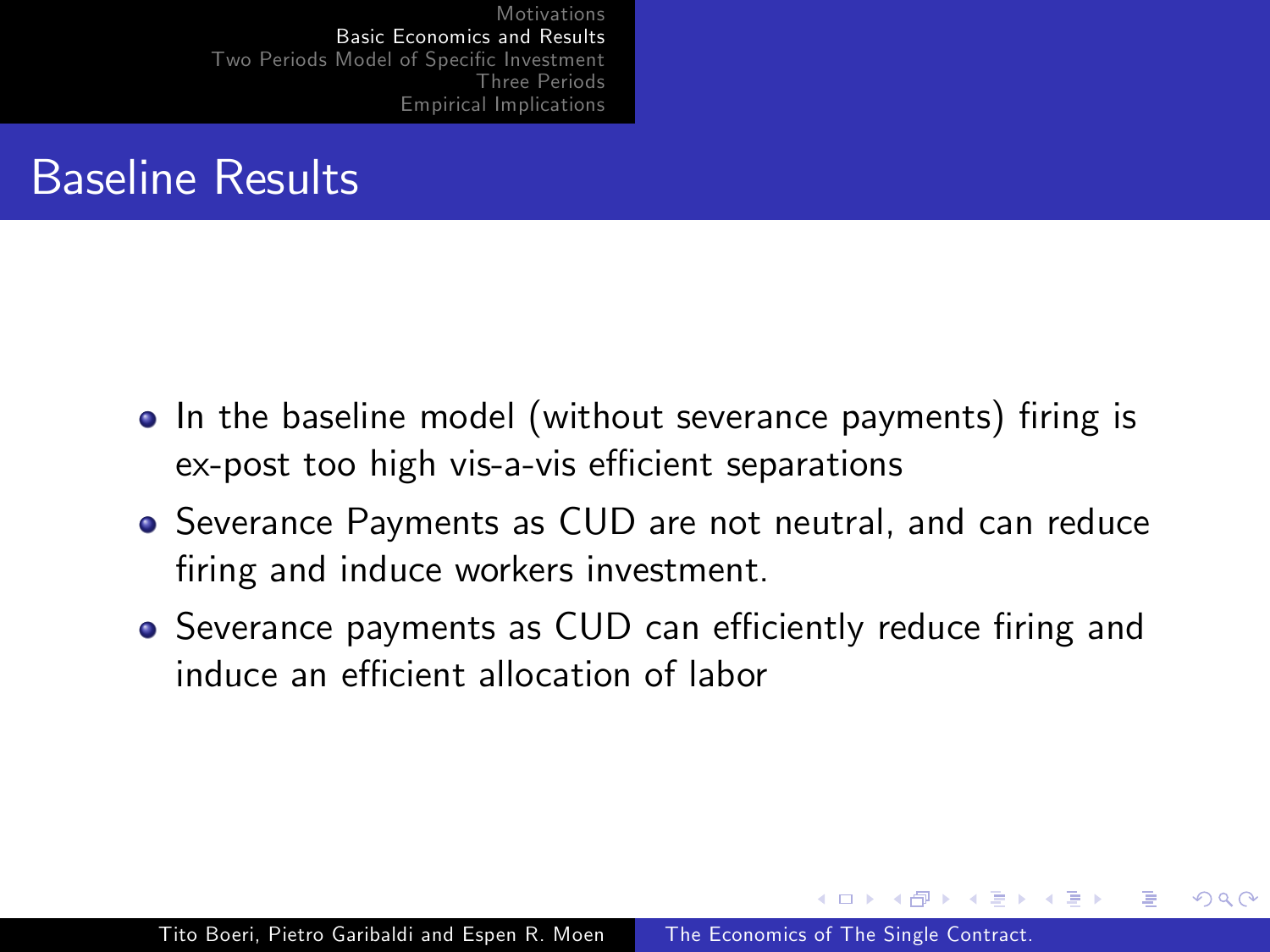### Results on Contratto Unico

- Models with 3 periods:
	- If workers need to repeatedly invest on the job
	- Severance payments (restricted to CUD) increasing over time are efficient

石  $\sim$  $\rightarrow$   $\equiv$   $\rightarrow$  つくへ

**• Contratto Unico should be taken seriously!**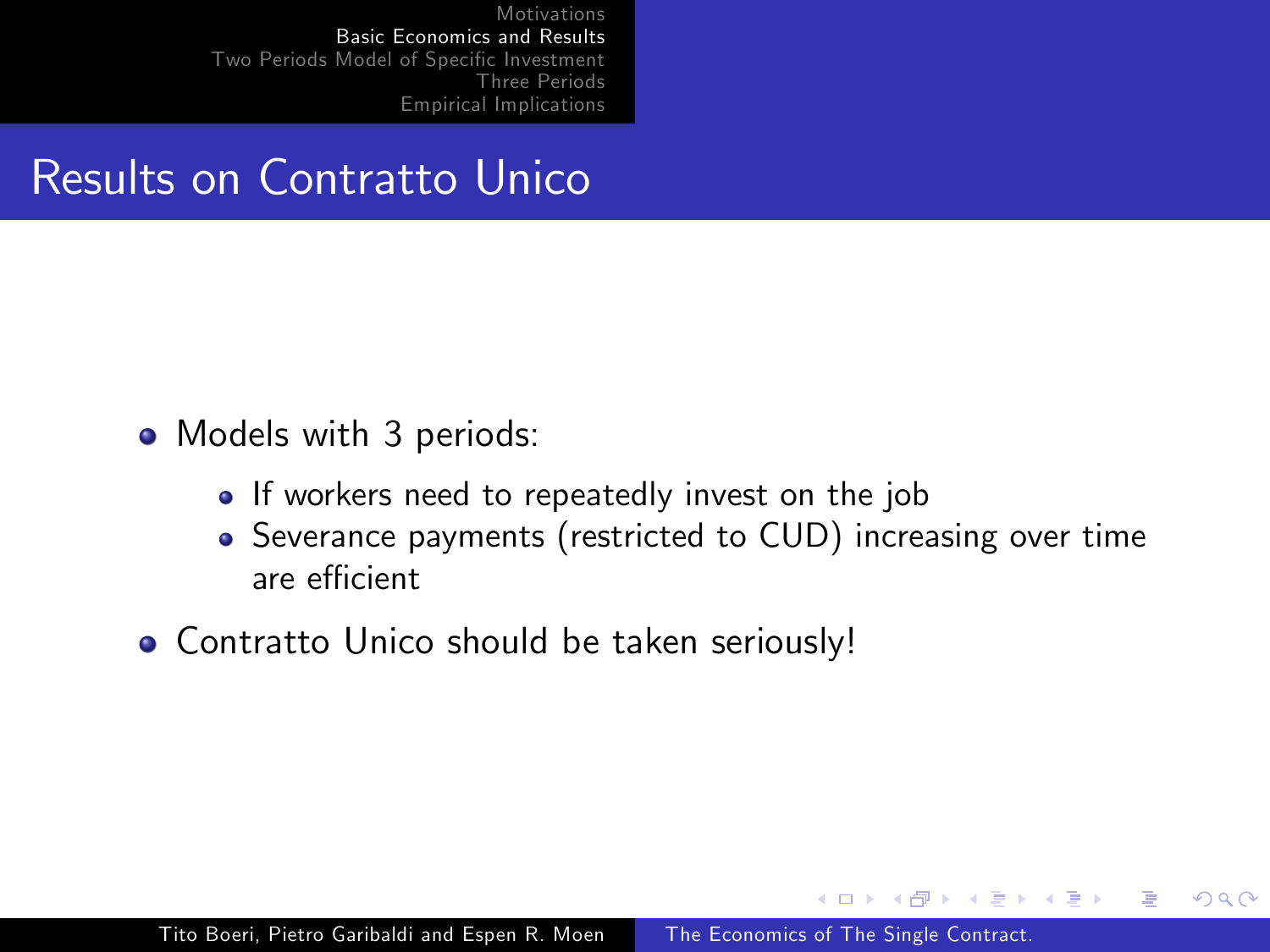

### **1** Empirical Motivation

- 2 Basic Two periods Model on Efficient SP
- <sup>3</sup> Multi period and Contratto Unico
- **4** Empirical Implications
- **6** Policy Implications

 $\sim$   $\sim$ 

← 冊  $\sim$  $\leftarrow$   $\equiv$   $\Omega$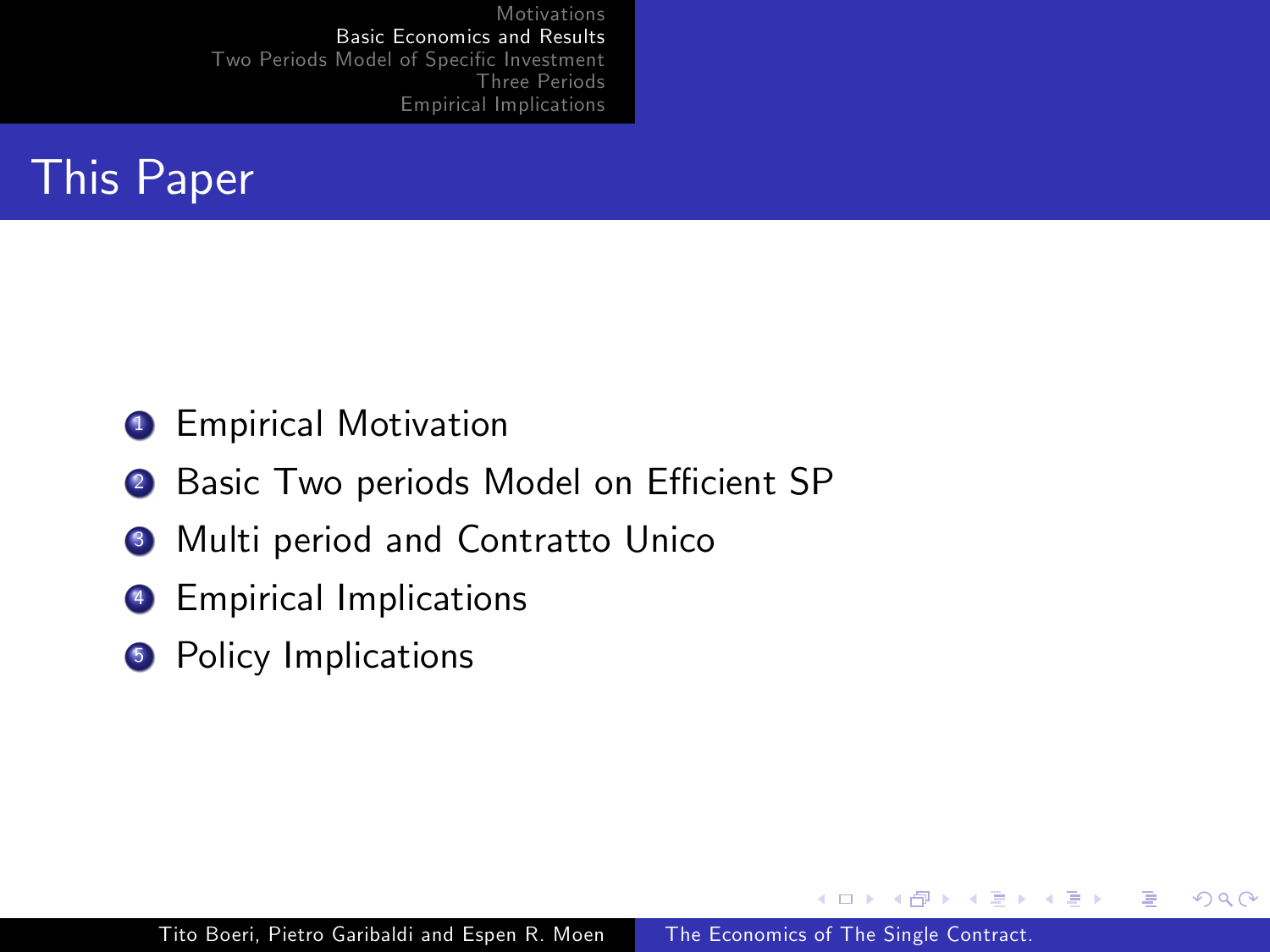

- Neutrality of Severance Payments (Lazear, 1990)
- Transfers rather than tax in EPL (Garibaldi Violante, 2005). Role of Wage rigidity
- Optimal Severance Payments in search economies with risk aversion (Veracierto, 2008)

 $\overline{a}$   $\overline{m}$   $\overline{b}$ 

 $\rightarrow$   $\equiv$   $\rightarrow$ 

つくへ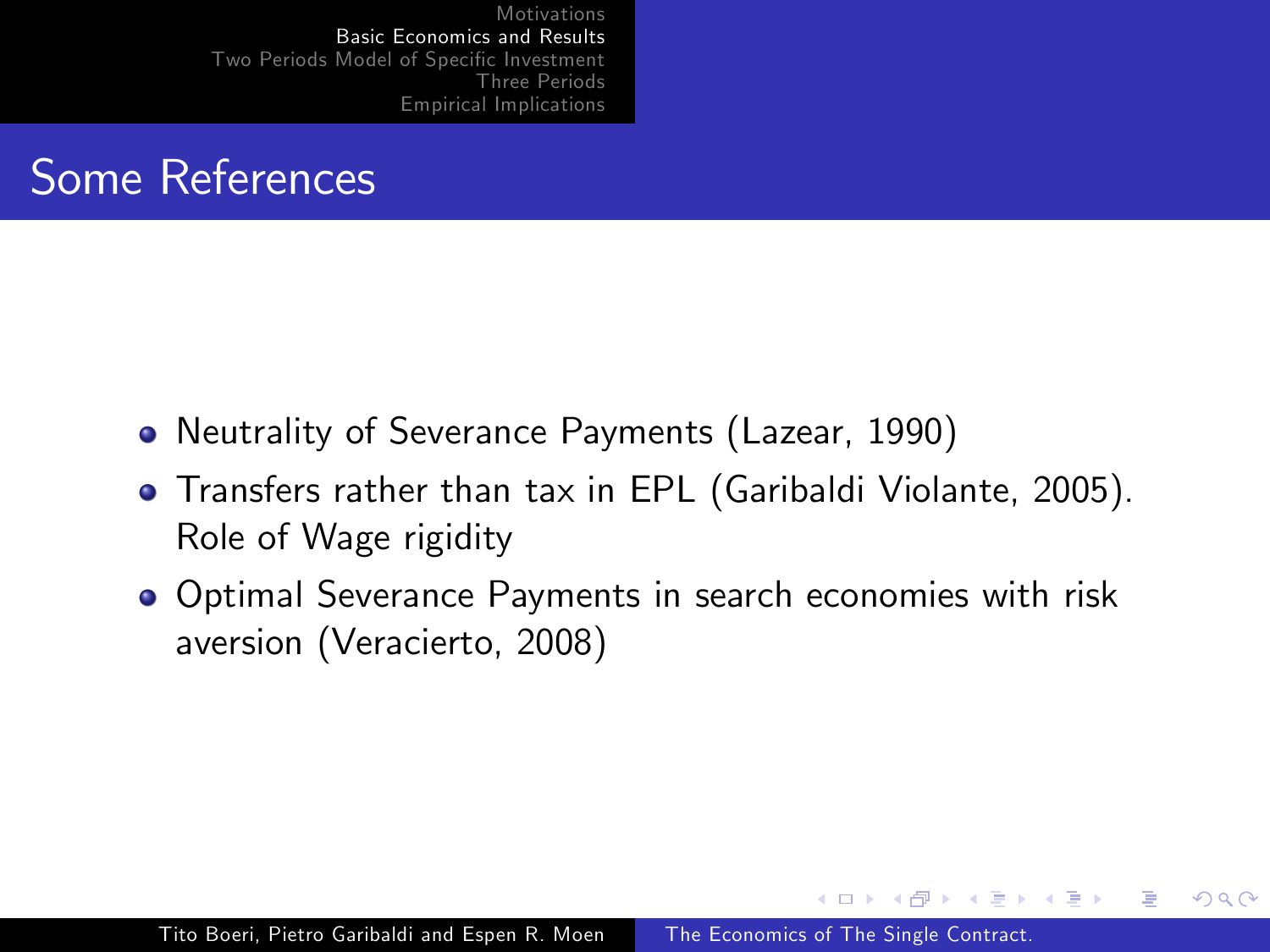# Basic Set up

- Partial equilibrium: One worker and one firm (risk neutral) with a two periods job No discounting
- Productivity on the job is  $y > b$  (worker's outside option) in every period
- Wages are unilaterally set by the firm with full commitment and no renegotiation  $w_i$ ,  $i = \{1, 2\}$
- In period 1 the worker faces a specific investment opportunity  $s = \{0, 1\}$ . at costs to the worker C in the first period. s is worker's private information.
- Conditional on  $s = 1$ , productivity in the second period will be *y* + *ε*, with *ε* stochastic from  $F(\varepsilon)$ ; support  $\varepsilon$  ∈  $[\varepsilon$ <sub>l</sub>,  $\varepsilon$ <sup>u</sup>] with  $\epsilon_l < 0$ .
- Wages can not be contingent on productivity.
- **•** Conditional on  $\varepsilon$ , the firm can unilaterally fire the worker.  $200$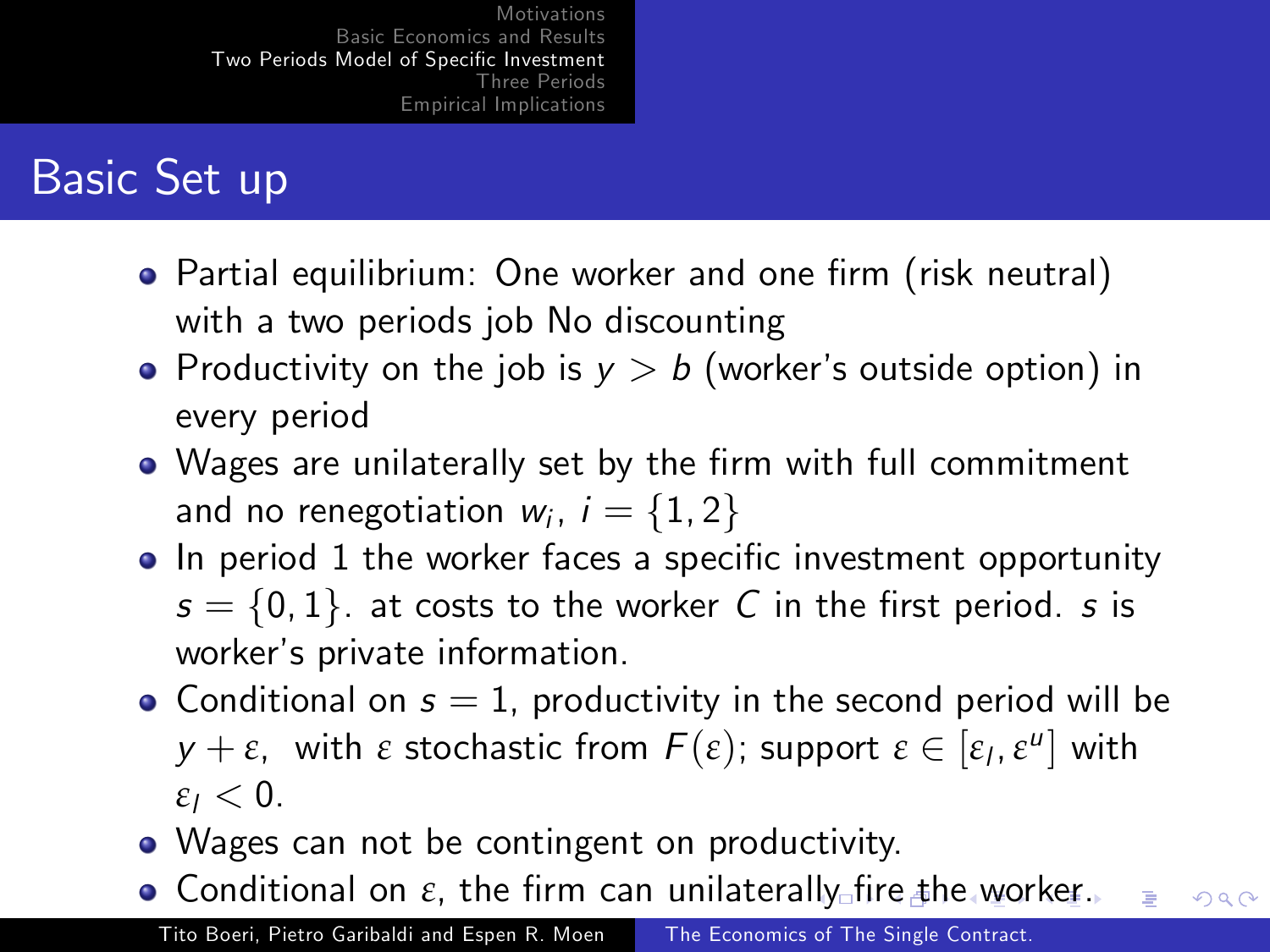### Fair versus Unfair Dismissal

- Fair Dismissal. A firm is entitled to freely dismiss a shirking worker that did not invest.
- Unfair Dismissal. In period 2, Dismiss a worker that did invest in period 1 requires a compensation/severance equal  $T$
- $\bullet$  The severance payment  $T$  is set by the government and is a pure transfer. The firm can not commit to a severance payment.
- Fairnes only proved via a stochastic court ruling.
	- With probability  $1 q$  the court observes shirking. no T is due
	- With probability q a shirking worker "gets away with it" and receives T.
	- $\bullet$  q is observed after the firm has fired the worker. The expected severance to a shirking worker is  $qT$ .

∢ ロ ▶ . ∢ 何 ▶ . ∢ ヨ ▶

つくへ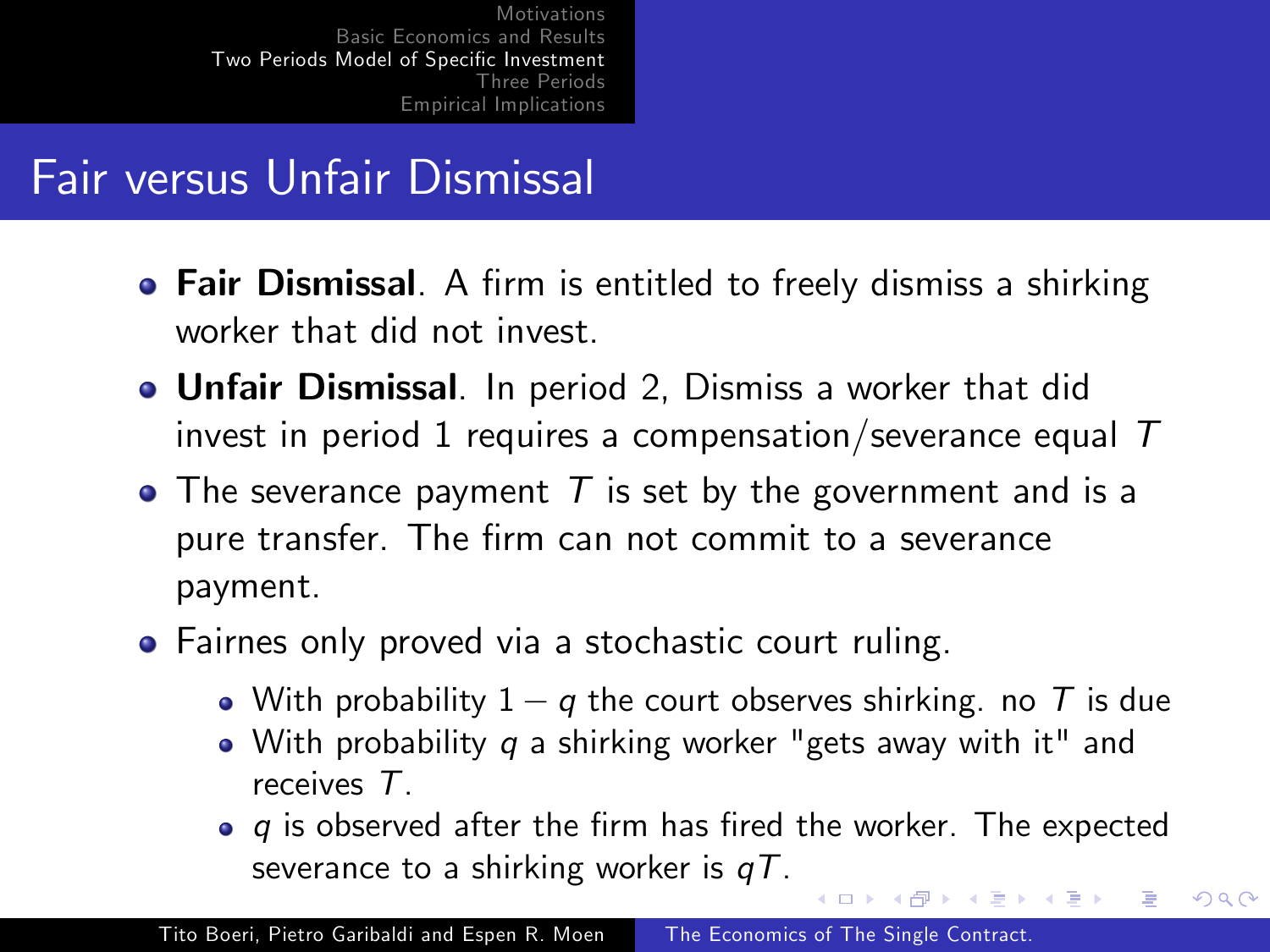

 $\equiv$ 

 $299$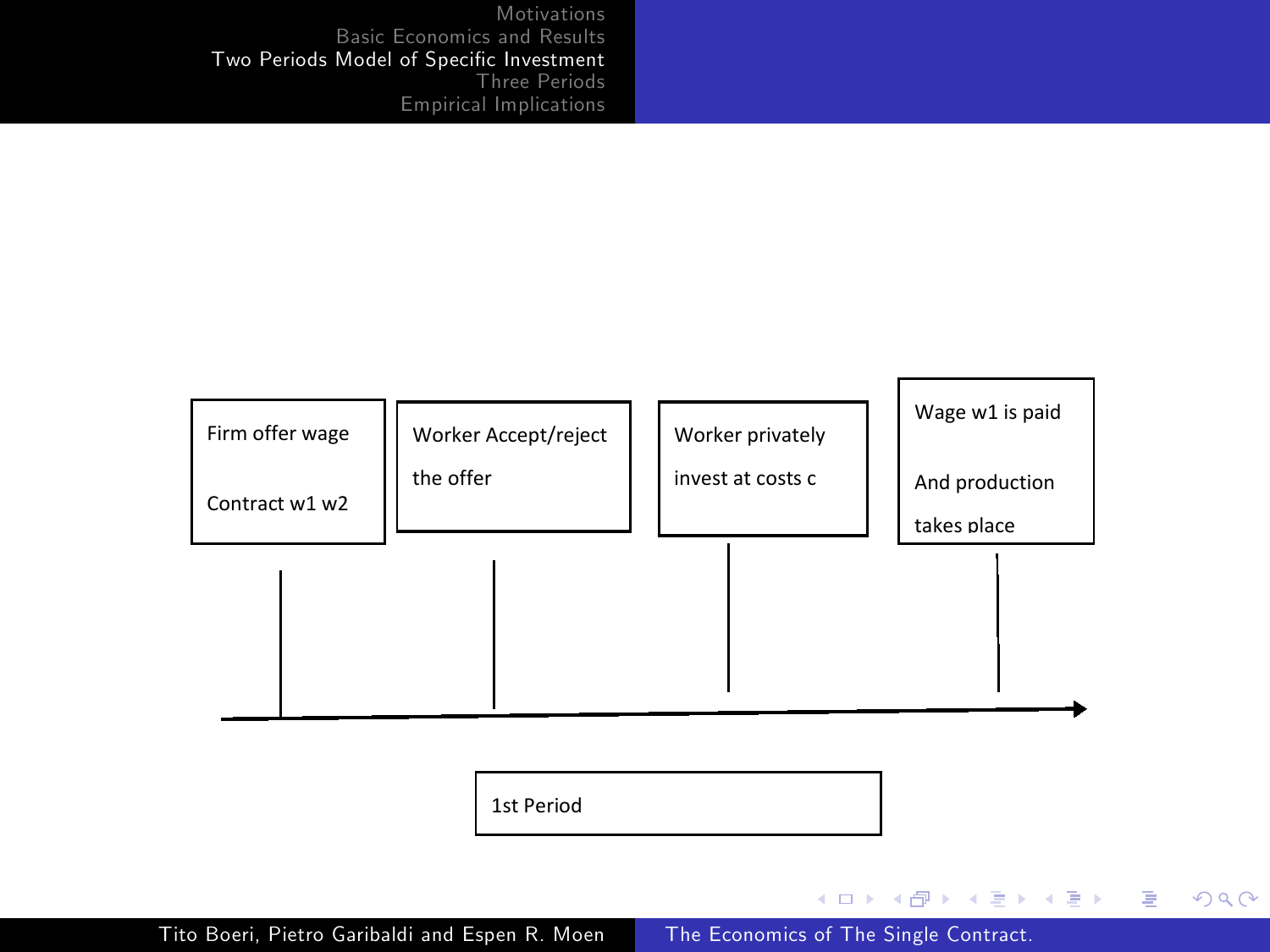| Fair dismissal<br>for workers<br>that shirks.<br>Workers gets T<br>with<br>probability q | ? is drawn and<br>observed | Firm decides on job<br>destruction, and pays<br>T if it fires. Unfair<br>Dismissal | Wage w2 is paid<br>and production<br>takes place |
|------------------------------------------------------------------------------------------|----------------------------|------------------------------------------------------------------------------------|--------------------------------------------------|
|                                                                                          |                            |                                                                                    |                                                  |

2nd Period

Tito Boeri, Pietro Garibaldi and Espen R. Moen The Economics of The Single Contract.

メロメ メタメ メミメ メミメー

目

 $299$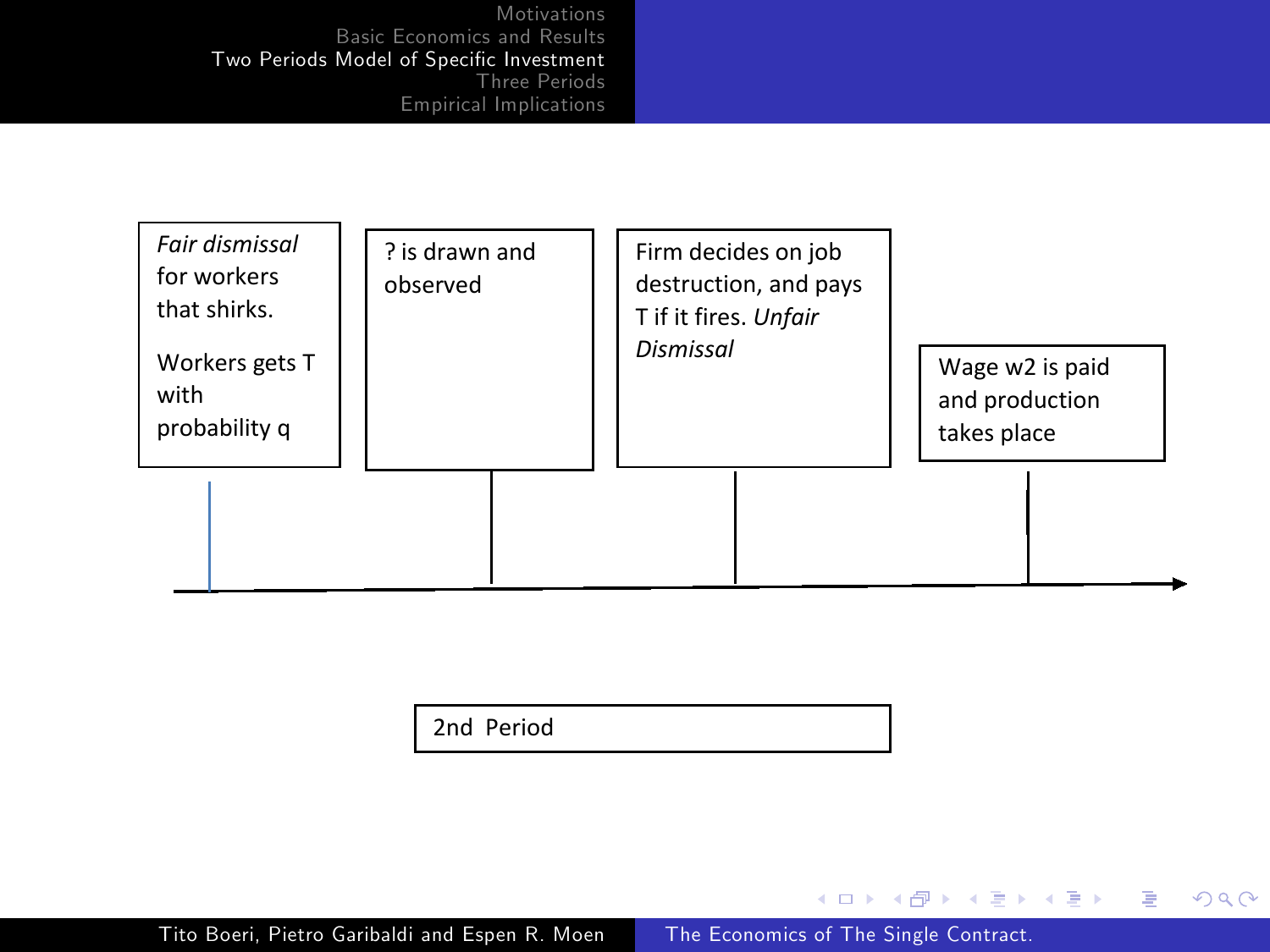#### Definition

The equilibrium is a set of wages  $w_1$ ,  $w_2$ , an investment decision s of the worker and a firing policy *ε*<sub>d</sub> that satisfy

- **Firm optimal firing in period 2 (Reservation productivity**  $\varepsilon_d$ **)**
- Incentive compatible wage in period 2
- workerís participation constraint

4母 ト 4回 ト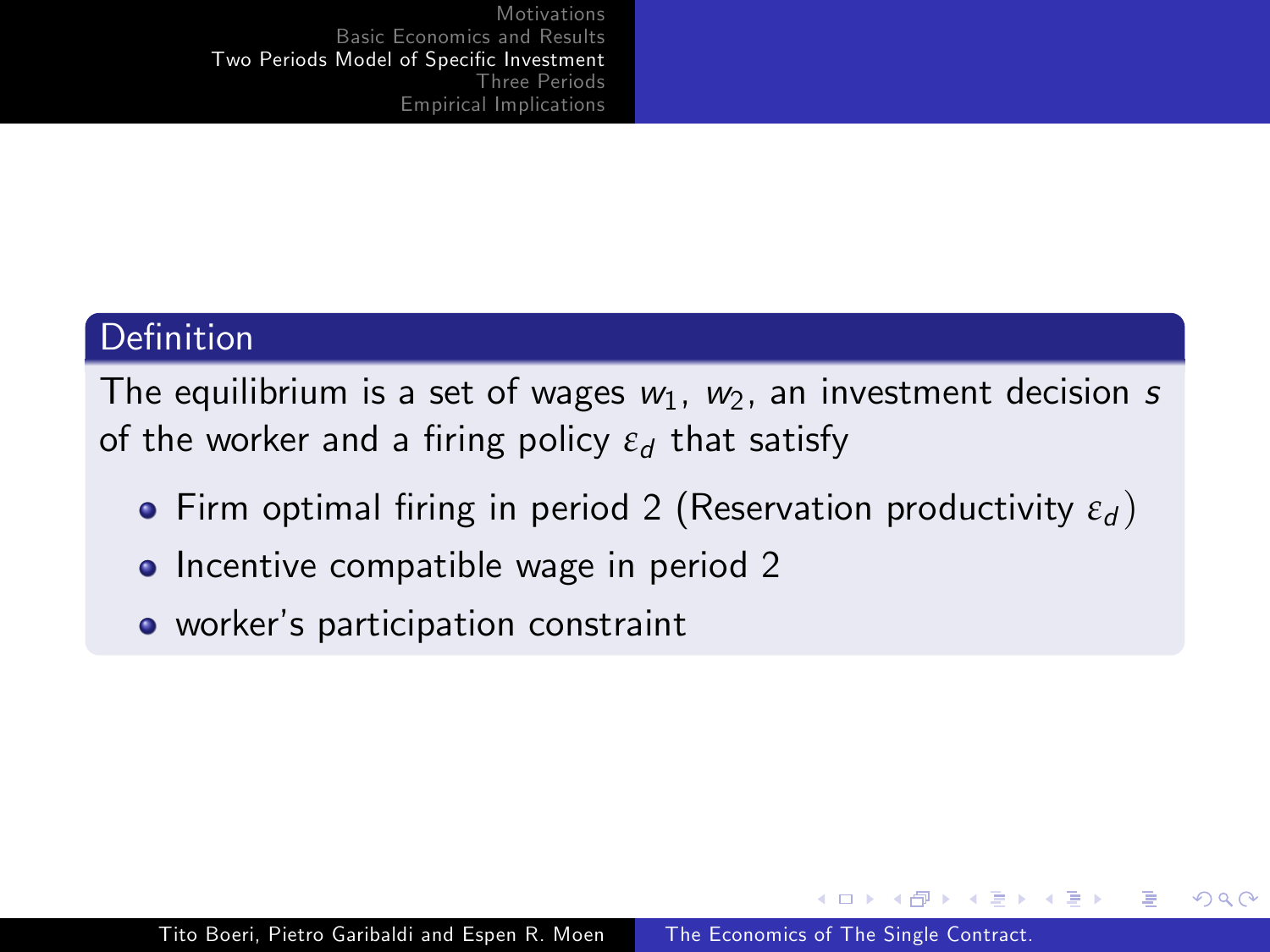### Baseline Value Functions

**• PDV Worker that does not invest and shirks** 

$$
W_{(s=0)}=w_1+b+qT
$$

**• PDV Worker that invest** 

$$
W_{(s=1)} = w_1 - C + (1 - F(\varepsilon_d))w_2 + F(\varepsilon_d)[b+T]
$$

where  $F(\varepsilon_d)$  is the dismissal probability

• Firms expected profits if the worker invest are

$$
\Pi_{1(s=1)} = y - w_1 + \int_x Max[y + x - w_2; -T] dF(x)
$$

 $\rightarrow$   $\equiv$   $\rightarrow$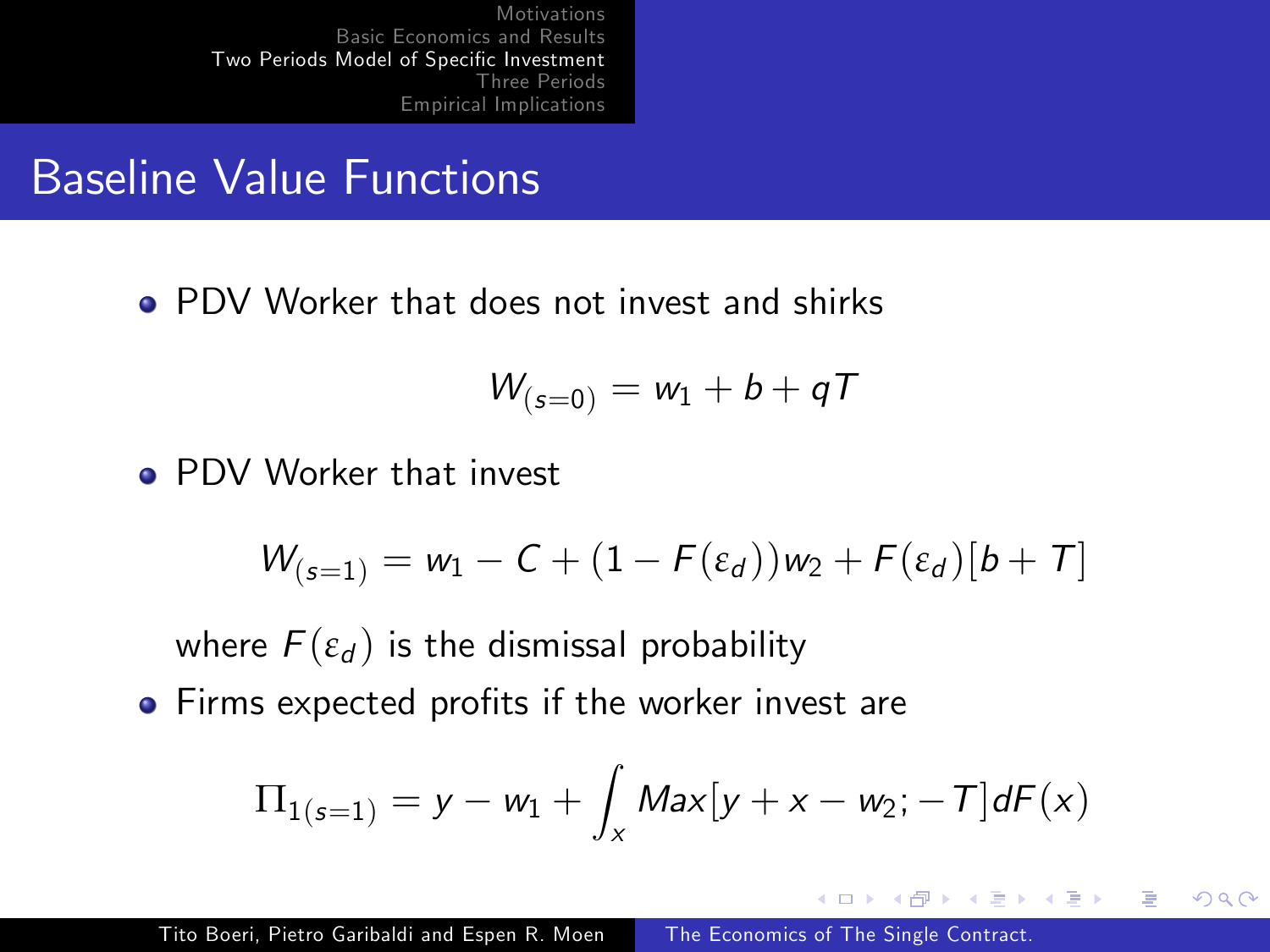### Reservation Productivity

$$
\Pi_2(\varepsilon)=\mathit{Max}[y+\varepsilon-w_2;-T].
$$

$$
\varepsilon_d = w_2 - y - T \tag{1}
$$

 $\sim$   $\sim$ 

∢母→ ∢目→

一 4 三 下

つくへ

Firing increases with wages while it decreases with productivity and severance payment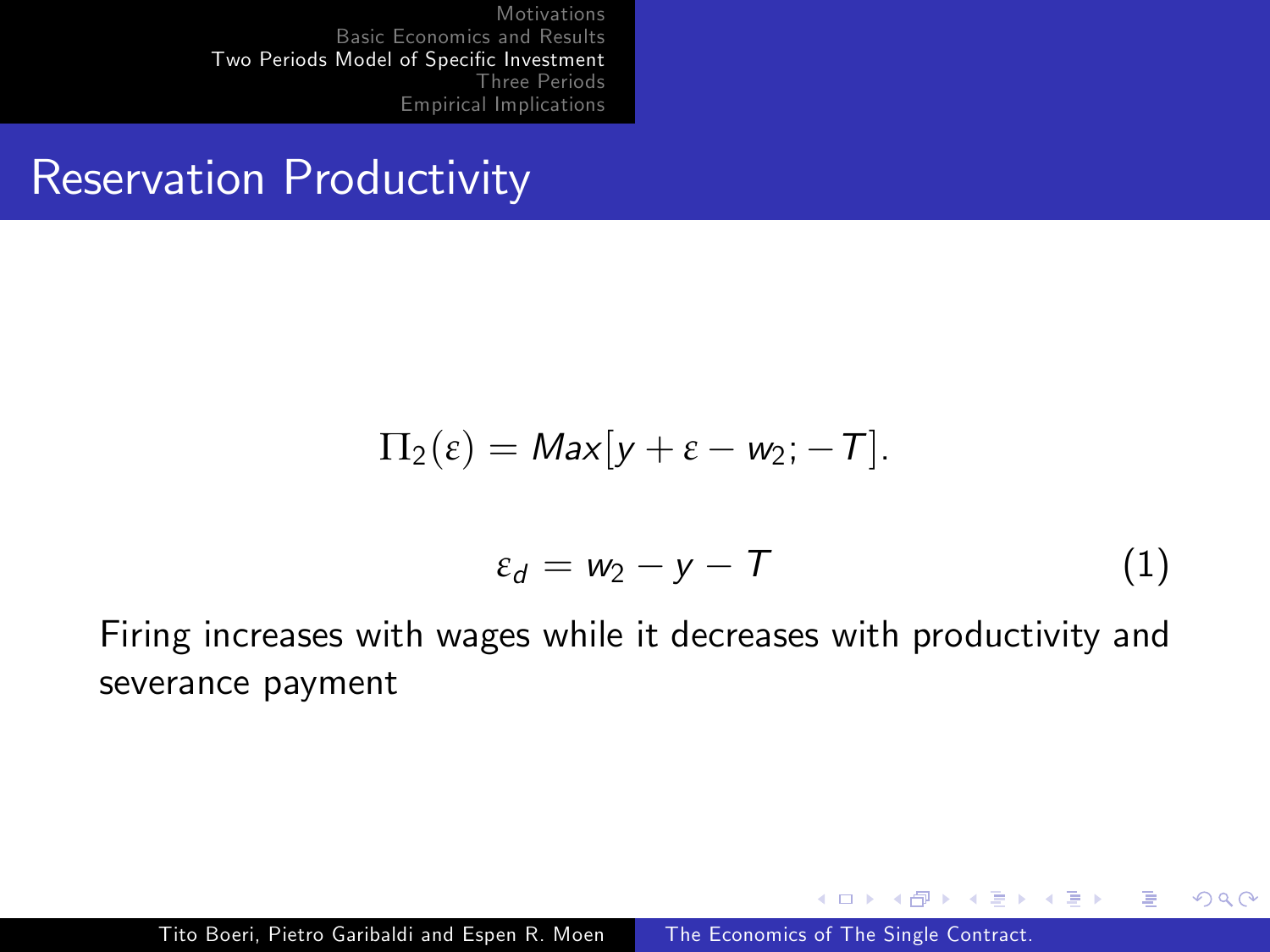### **Efficient Separation**

When joint surplus is zero

$$
S_2 = [w_2 - (b + T)] + [y + \varepsilon - w_2 - (-T)]
$$
  
= y + \varepsilon - b

where both wages and severance payments do not enter in the joint surplus. Efficient separation  $\varepsilon^*$ 

$$
S_2(\varepsilon^*) = 0
$$
  

$$
\varepsilon^* = b - y
$$
 (2)

モミメ

 $\Omega$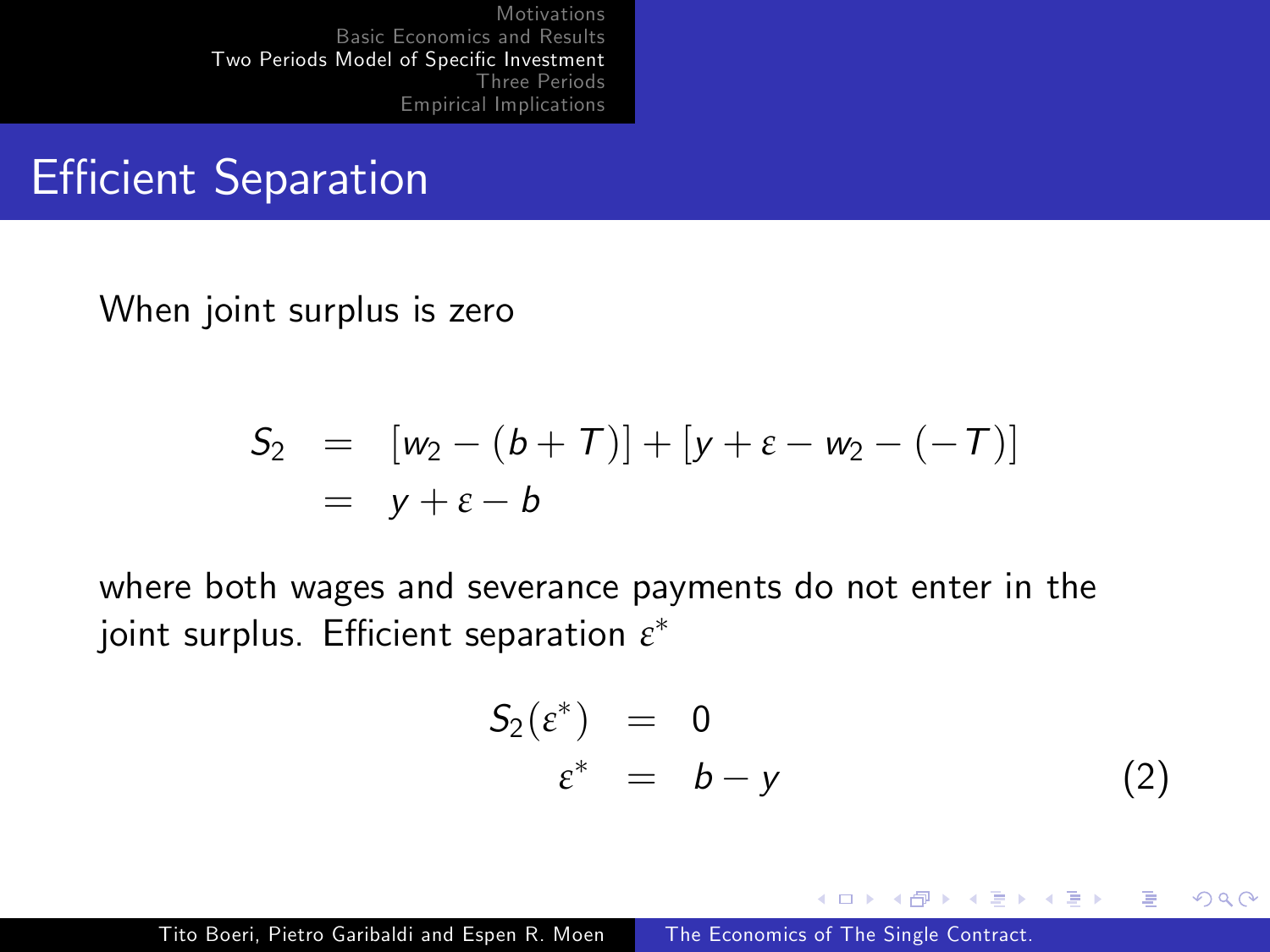### Optimal Contract

$$
(1 - F(\varepsilon_d))w_2 + F(\varepsilon_d)(b + T) - C \ge b + qT
$$
 (IC)  

$$
w_2 = b + \frac{C + [q - F(\varepsilon_d)]T}{1 - F(\varepsilon_d)}
$$
 (3)

$$
W(s=1) = w_1 - C + w_2(1 - F(\varepsilon_d)) + F(\varepsilon_d)(b+T) \ge 2b
$$
\n(PC)

 $\varepsilon_d = w_2 - y - T$  (Reservation Rule)

イロト イ部 トメ 君 トメ 君 ト

 $299$ 

э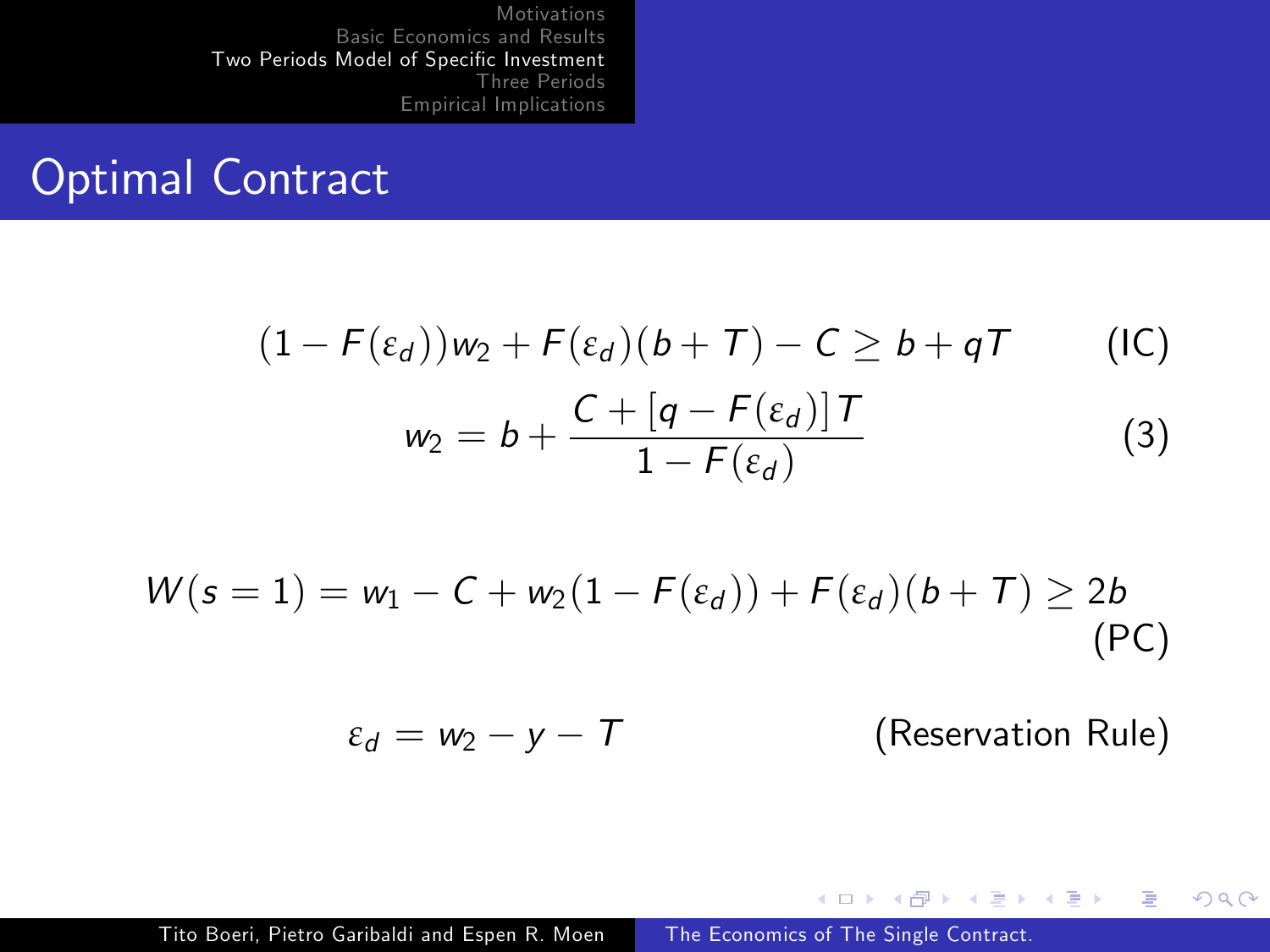### Too much firing in period 2

In general

$$
\varepsilon_d = b - y + \frac{C + [q - F(\varepsilon_d)]T}{1 - F(\varepsilon_d)}
$$

#### Proposition

RESULT: If there are no severance payment ( $T = 0$ ) Firing is too high in the second period

$$
\varepsilon_{d(T=0)} = b - y + \frac{C+}{1 - F(\varepsilon_d)} > \varepsilon^* = b - y
$$

4 17 18

- ④ 伊 ▶ ④ ヨ ▶ ④ ヨ ▶

 $200$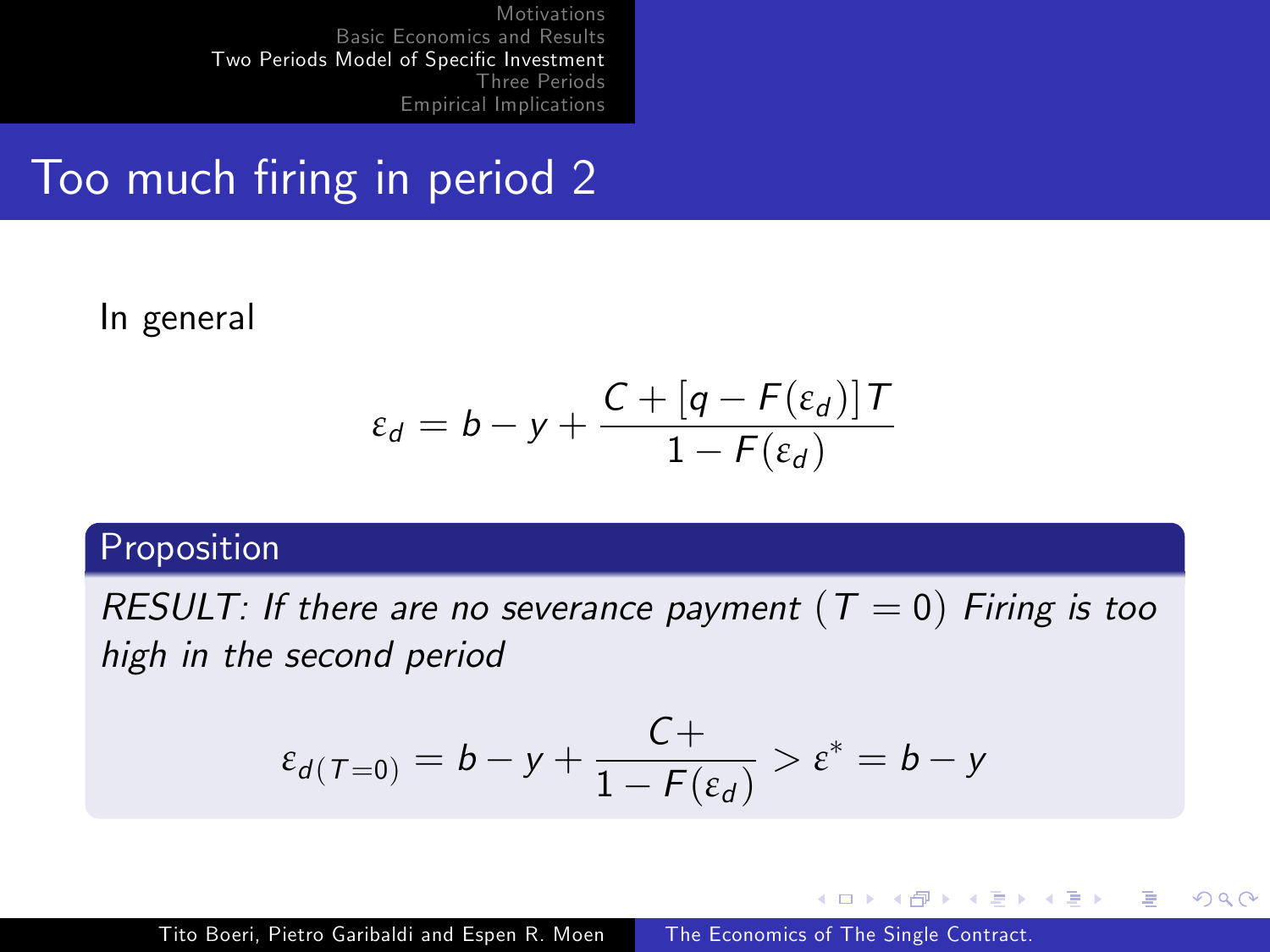# Perfect Monitoring  $(q=0)$ : Workers Never gets away with Shirking

With  $q = 0$  shirking is perfectly detected.

$$
w_{2(q=0)} - b = \frac{C - F(\varepsilon_d)T}{1 - F(\varepsilon_d)}
$$
(4)

 $4.49 \times 4.72 \times$ 

つくい

Severance as a discipline device (you get it if you do not shirk). **Empirical Implication**: Senior Wages and Severance negatively correlated for compensation for unfair dismissals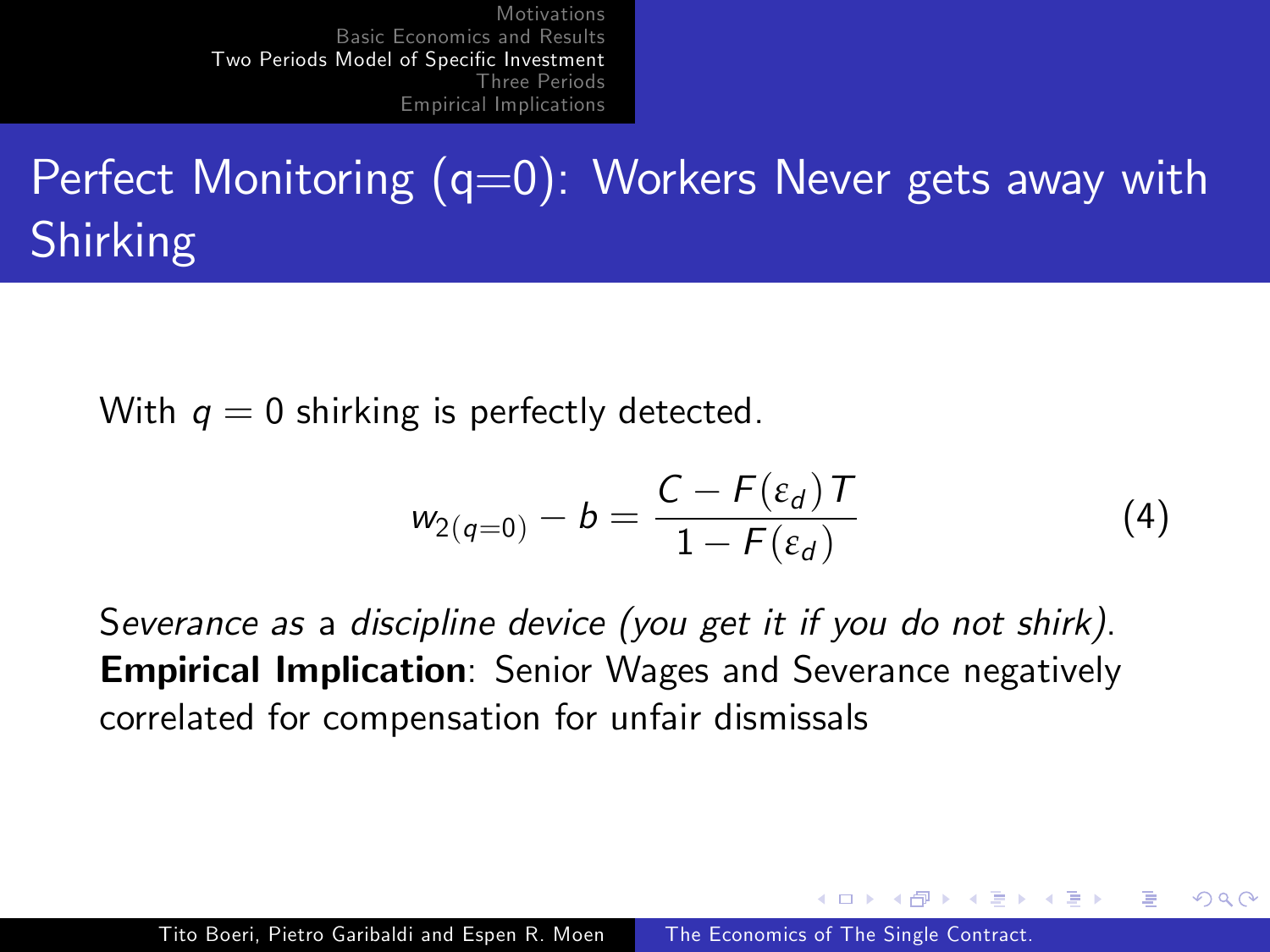# Severance payment always paid  $(q=1)$ :

severance payments are neutral.

$$
w_{2(q=1)} - b = \frac{C}{1 - F(\varepsilon_d)} + T
$$
\n
$$
\varepsilon_{d(q=1)} = b - y + \frac{C}{1 - F(\varepsilon_d)}
$$
\n(5)

**ALCOHOL:** 

つくい

Empirical Implication: Senior Wages and Severance positively correlated when no distinction between fair or unfair is made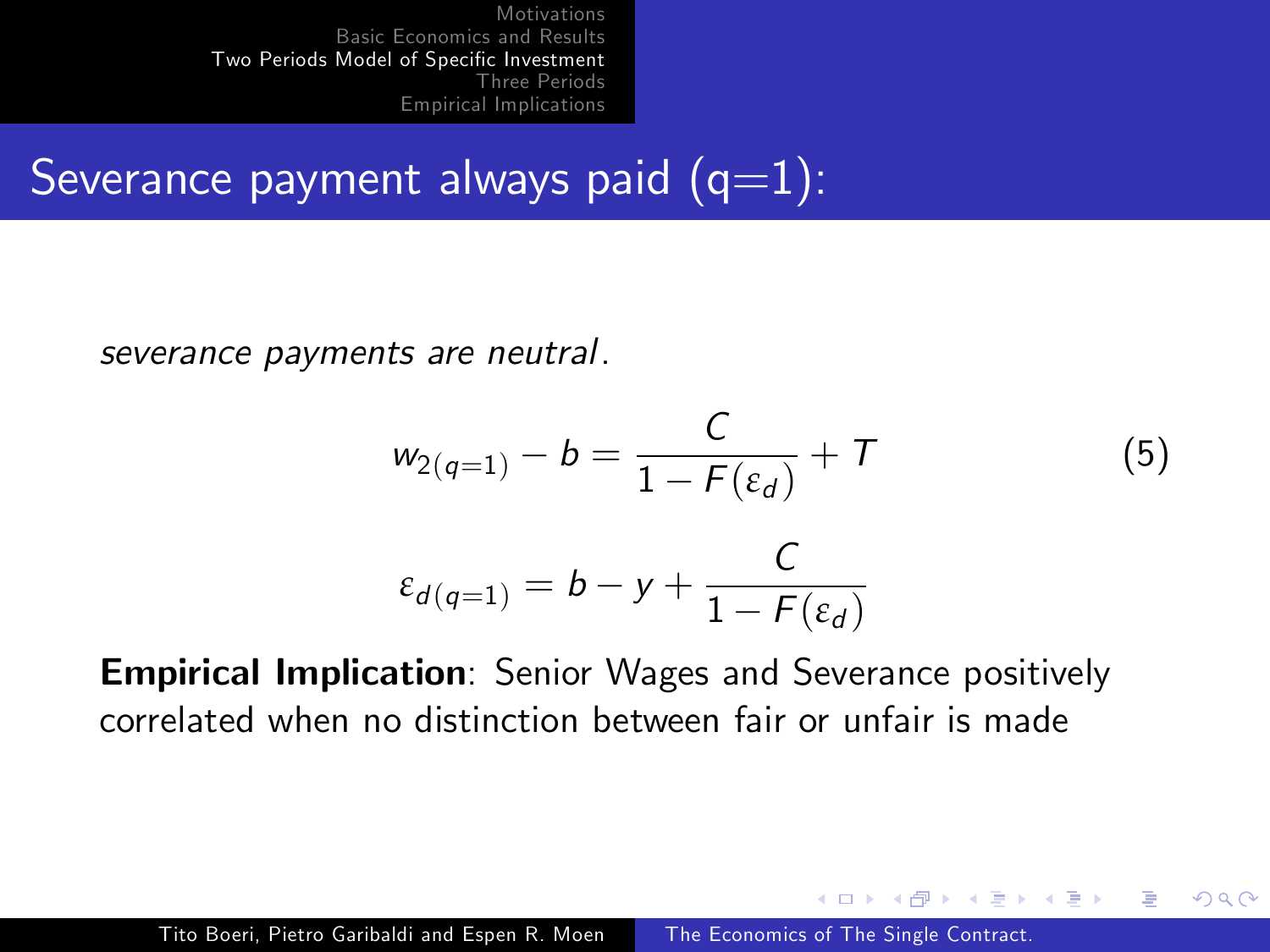### SP and CUD in the two periods model

#### Proposition

a) If there are no severance payment ( $T = 0$ ), the firm fires workers too frequently (ε<sub>d</sub> is too high)

b) In case of perfect court monitoring  $(q = 0)$ , severance payment  $T$  reduces  $w_2$  and hence reduces firing. In other words, severance payments act as discipline device

c) If workers always get severance payment  $(q = 1)$ , the severance payment increases  $w_2$  but they are neutral in terms of dismissal. It only influences the wage profile by making it steeper.

 $\rightarrow$   $\oplus$   $\rightarrow$   $\rightarrow$   $\oplus$   $\rightarrow$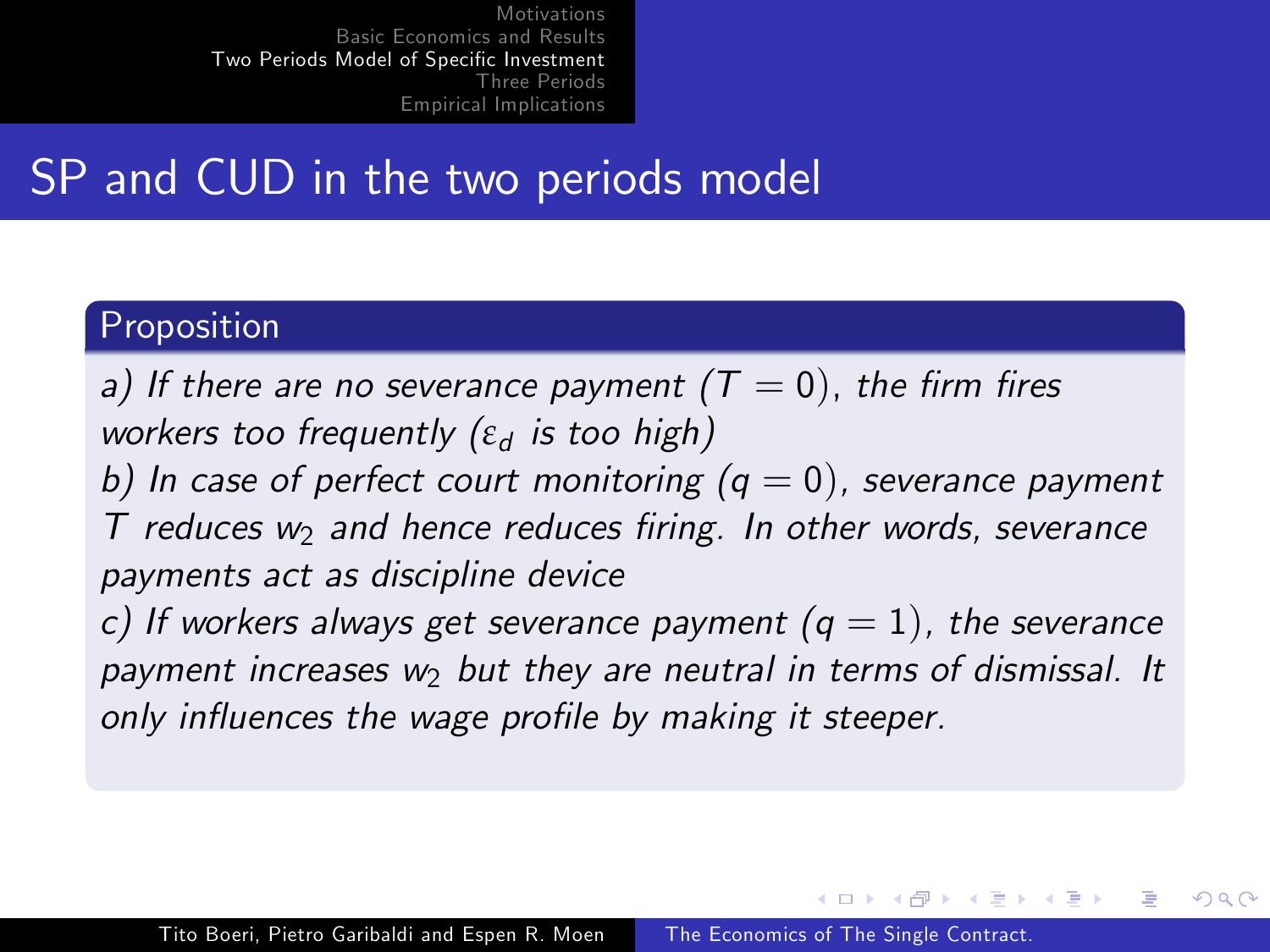### Optimal Severance Payment

The optimal  $T$  should restore efficient separation

 $\varepsilon_d(T) = \varepsilon^*$  $T = w_2(\varepsilon_d) - b$ 

i.e., is equal to the wedge between the inside and the outside wage.

$$
T^* = \frac{C + \left[q - F(\varepsilon^*)\right]T^*}{1 - F(\varepsilon^*)} \qquad q < 1
$$

Solving this for  $\mathcal{T}^*$  gives

$$
\mathcal{T}^* = \frac{\mathcal{C}}{1-q} \qquad \qquad q < 1
$$

→ 手→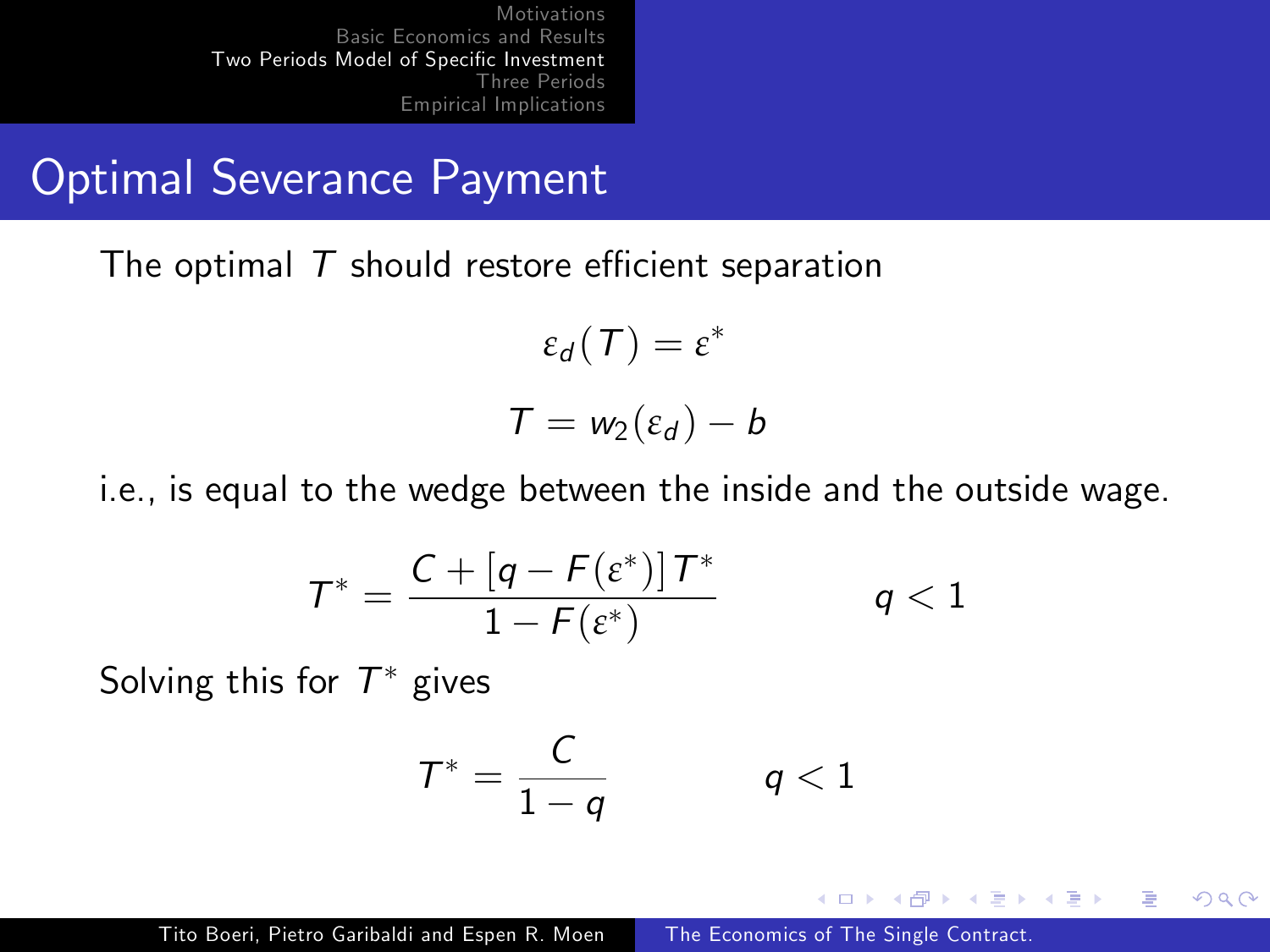# To Sum Up on Efficiency

#### Proposition

:

i) If  $q = 1$  (shirkers always get severance pay) the optimal severance pay is undefined and there is no welfare loss of setting  $T = 0$ 

ii) For all other values of q, the optimal severance pay is strictly positive and given by

$$
T^*=\frac{C}{1-q}>0
$$

 $\rightarrow$   $\oplus$   $\rightarrow$   $\rightarrow$   $\oplus$   $\rightarrow$ 

4 m k

 $200$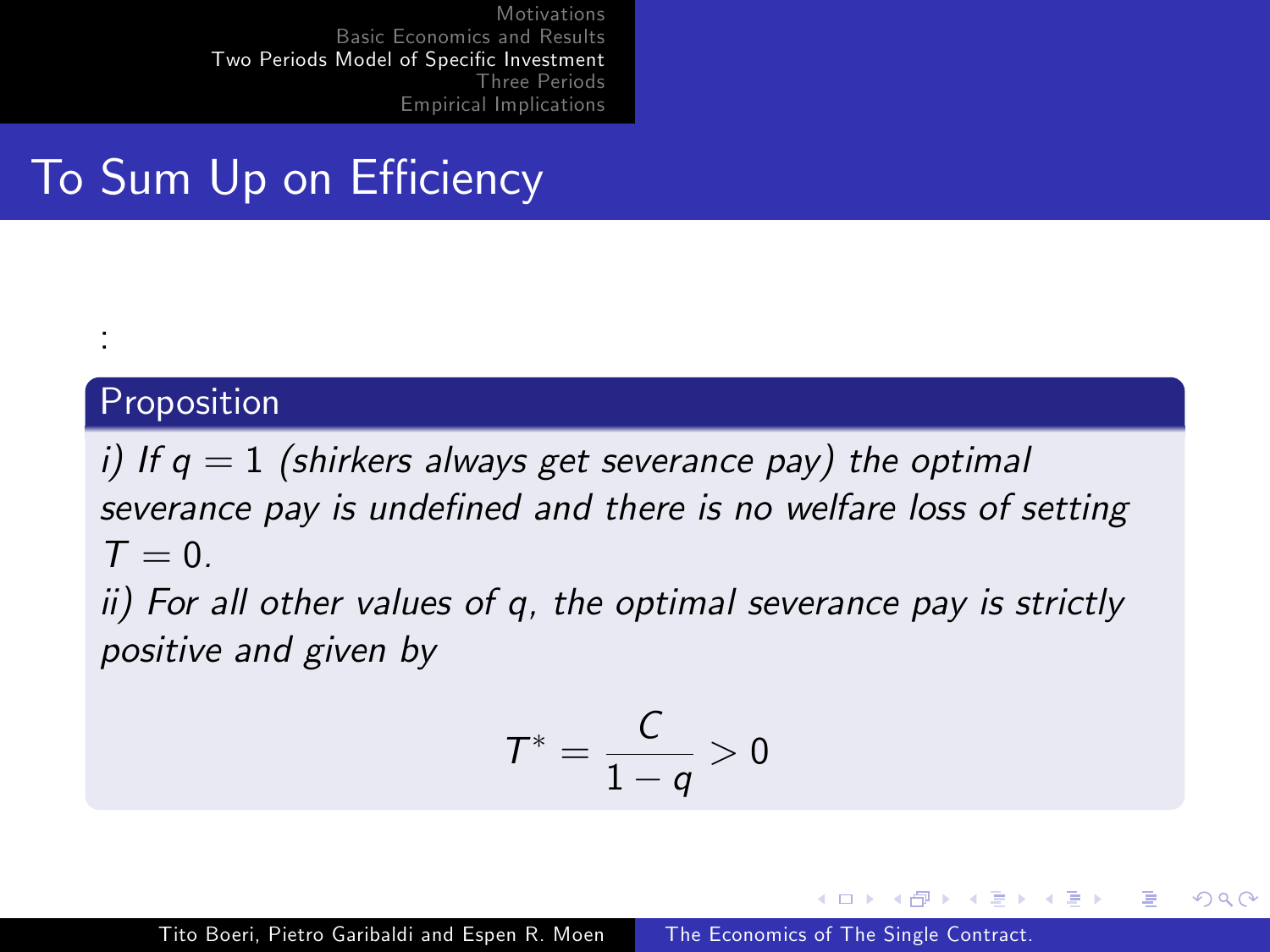# Monitoring, Firm Size and Severance Payment

a) Monitoring workers behavior is easier in small firms ( $q_{small \; firms}$ is higher)

b) Larger q requires lower severance payments

Hence, SP should be smaller in small firms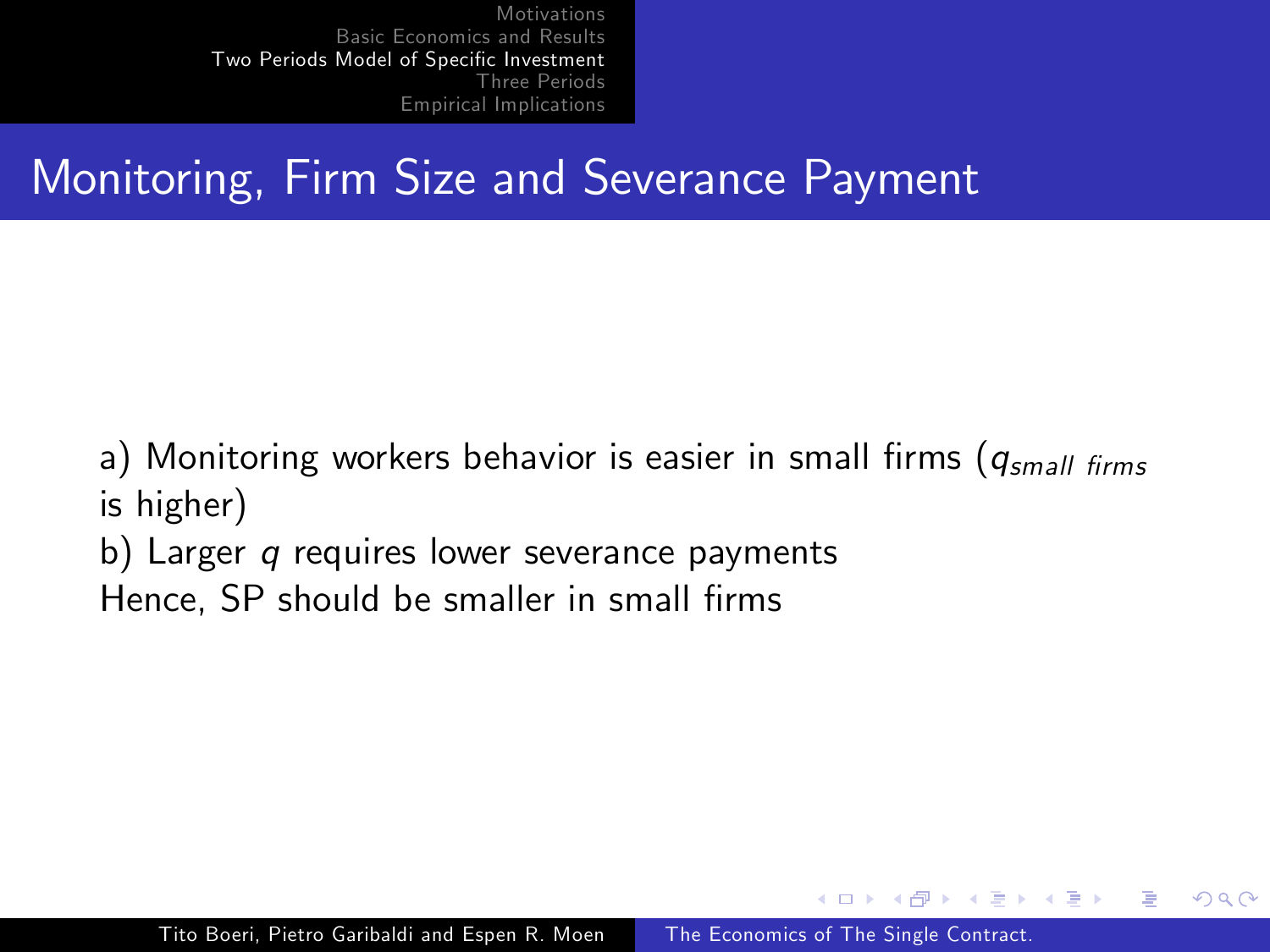### Extensions to 3 Periods

:

i) Workers invest only in period 1. ii) Workers invest in period 1 and Period 2, and further  $C_2 > C_1$ and  $q_2 > q_1$ 

 $\leftarrow$ 

同  $\sim$  $\rightarrow$   $\equiv$   $\rightarrow$   $\Omega$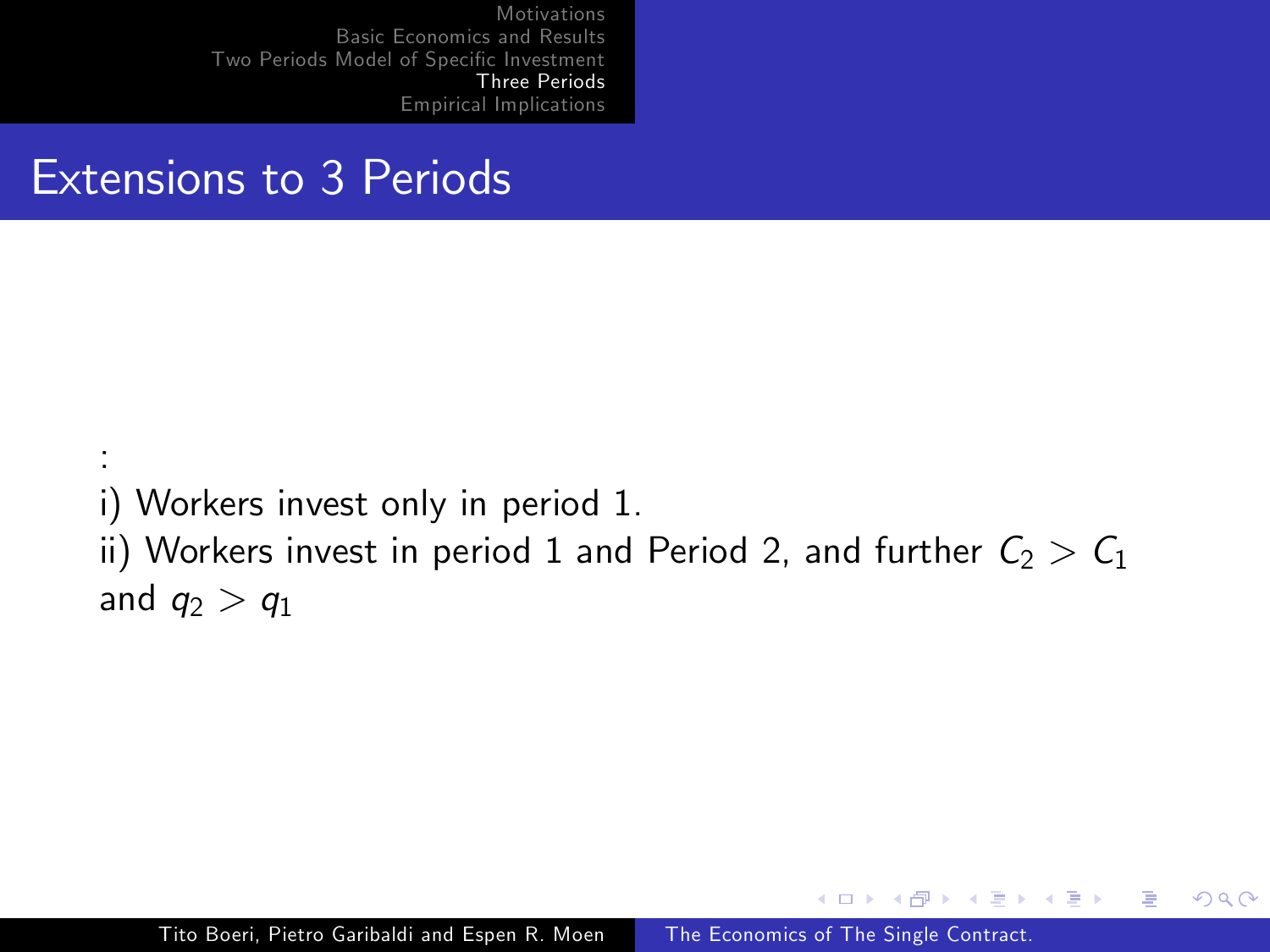### No Investment in Period 2....No Contratto Unico

 $t = 3$  but workers only invest  $t = 1$ . Then the following is true a) The severance pay in period 2,  $T_2$ , is y

$$
T_2\geq \frac{C}{1-q}
$$

b) Optimal firing decisions in period 3 requires that  $T_3 = w_3 - b$ c) The PC gives a constraint on  $w_2 + w_3$ , but not on the wage-tenure profile. The severance pay  $T_2$  is independent of the wage-tenure profile (as long as the participation constraint of the worker is satisfied).

d) If  $w_2 \geq b$ , then  $T_2 > T_3$  (unfortunately)

イ伊 トマ ヨ トマ ヨ ト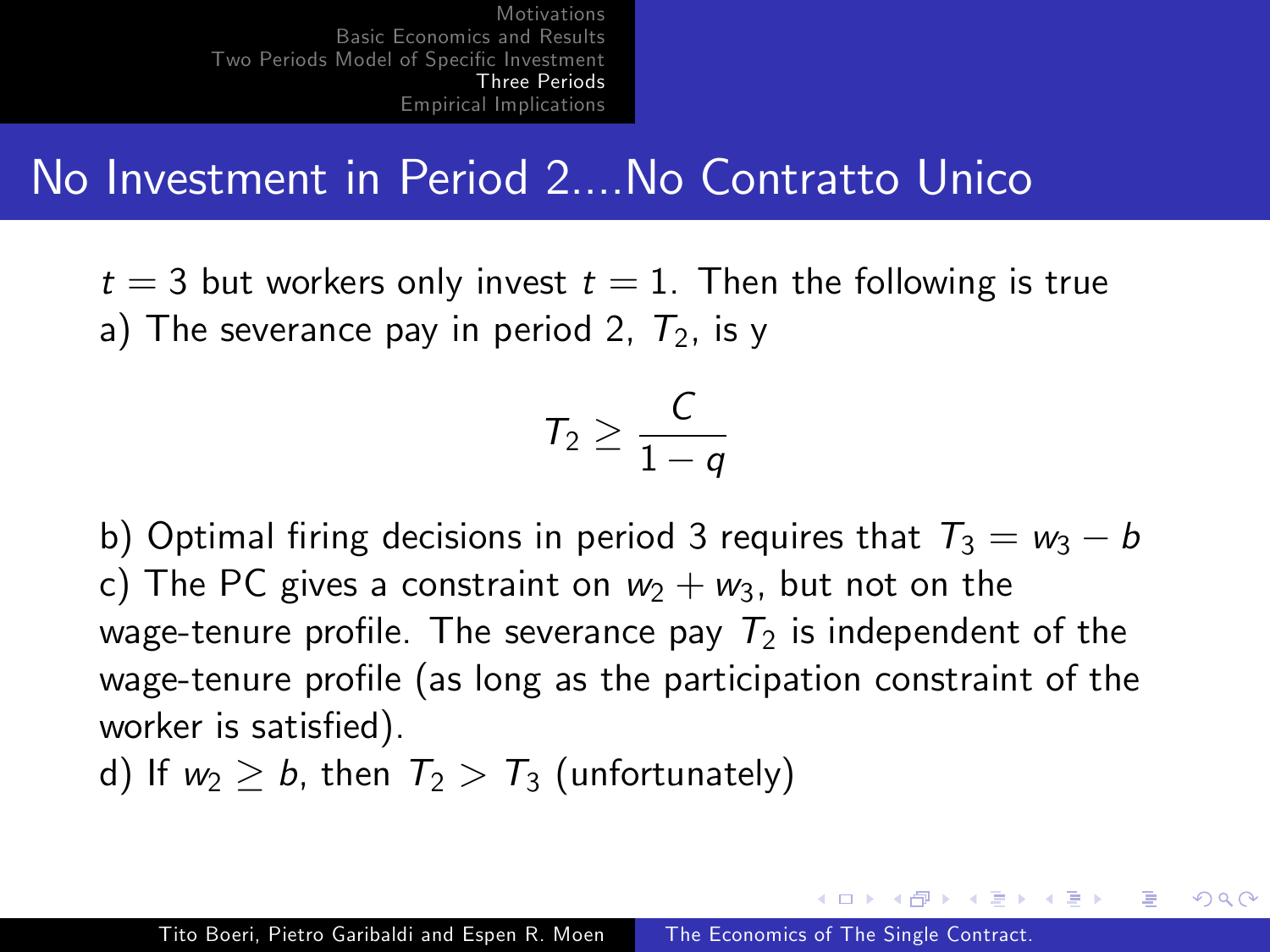## Investment in Period 2....Contratto Unico!!

- Worker has to provide effort in both periods.
- Suppose further that the probability of getting away with shirking is higher for senior workers  $(q_2 > q_1)$  and that there is an increasing marginal cost of effort  $(C_2 > C_1)$ . Then the following holds:
- a) The severance pay is increasing with tenure
- b) Wages are increasing in tenure,  $w_2 < w_3$ . If  $q_2$  is close to q, then we know for sure that also  $w_1 < w_2$ .

 $\mathcal{A}$  and  $\mathcal{A}$  . The set of  $\mathcal{A}$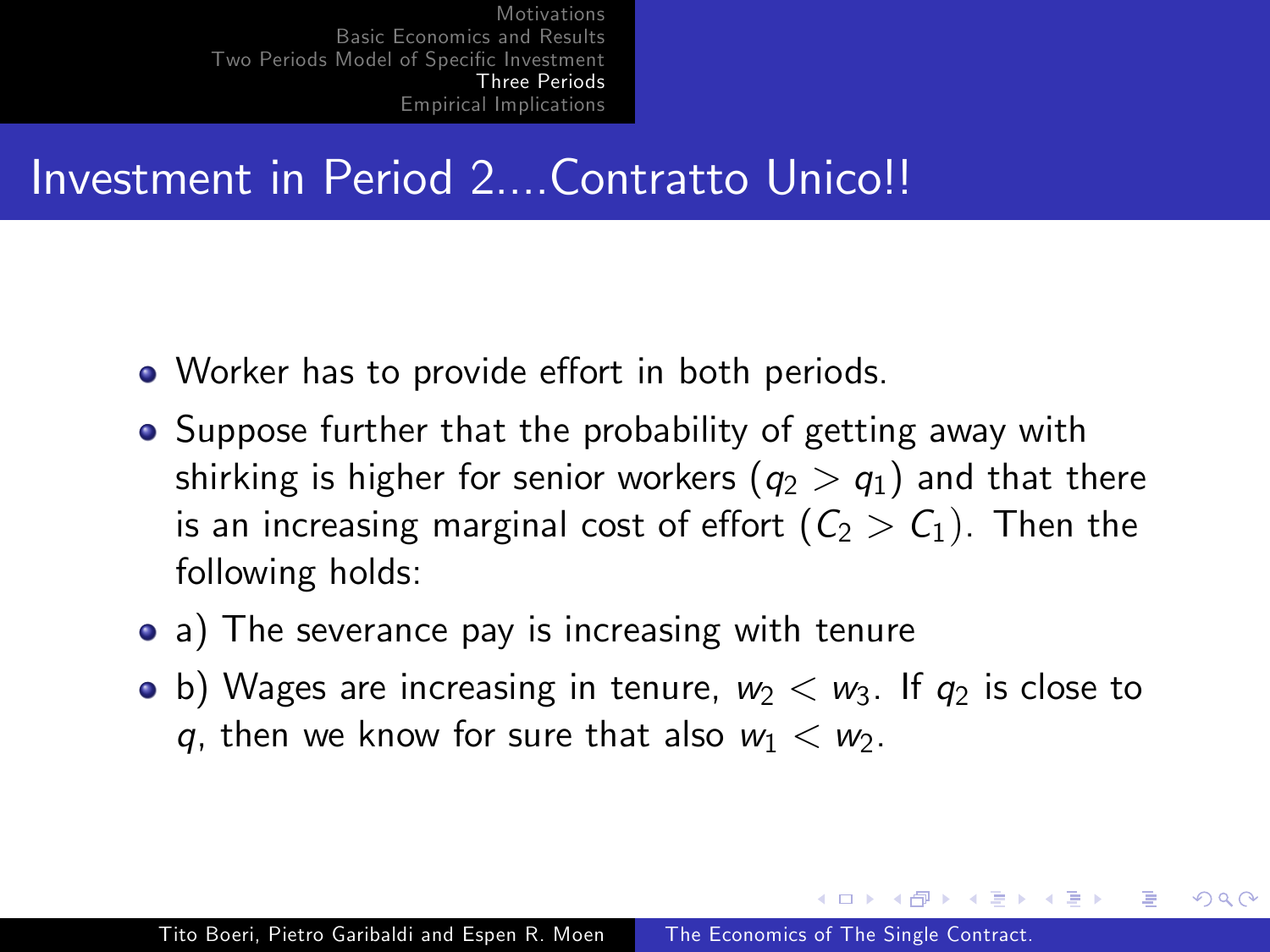## Implied correlations of Wages and Severance tenure profiles

Two implications of the model

- **1** Positive correlation between Wage-tenure and Severance-tenure profile when  $q = 1$  (severance applies to both fair and unfair dismissals)
- <sup>2</sup> Negative correlation between WT and ST profile in countries where there is only compensation for unfair dismissals ( $q < 1$ ) all type of contracts-dismissals)

WT profile estimated via "'Mincer-type"' equation

$$
log(w_i) = alpha + \beta_1 * TEN_i + \beta_2 * TEN_i^2 + \gamma_1 * EXP_i + \gamma_2 * EXP_i^2 + \epsilon_i
$$

∢ 何 ▶ 《 百 ▶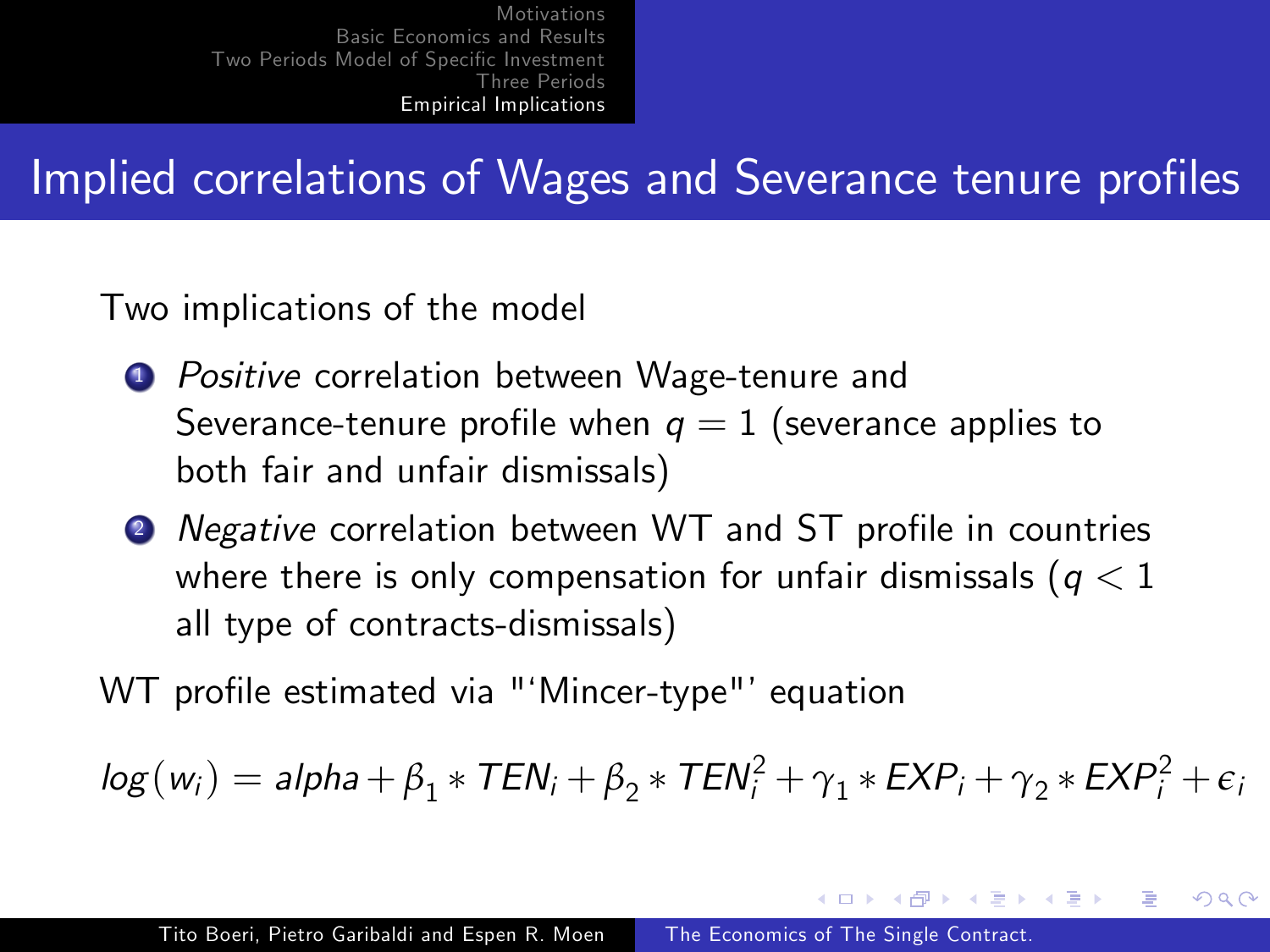### Some Correlations

### **o** SFF OTHER FILES

Tito Boeri, Pietro Garibaldi and Espen R. Moen The Economics of The Single Contract.

イロメ イ母メ イヨメ イヨメ

Þ

 $299$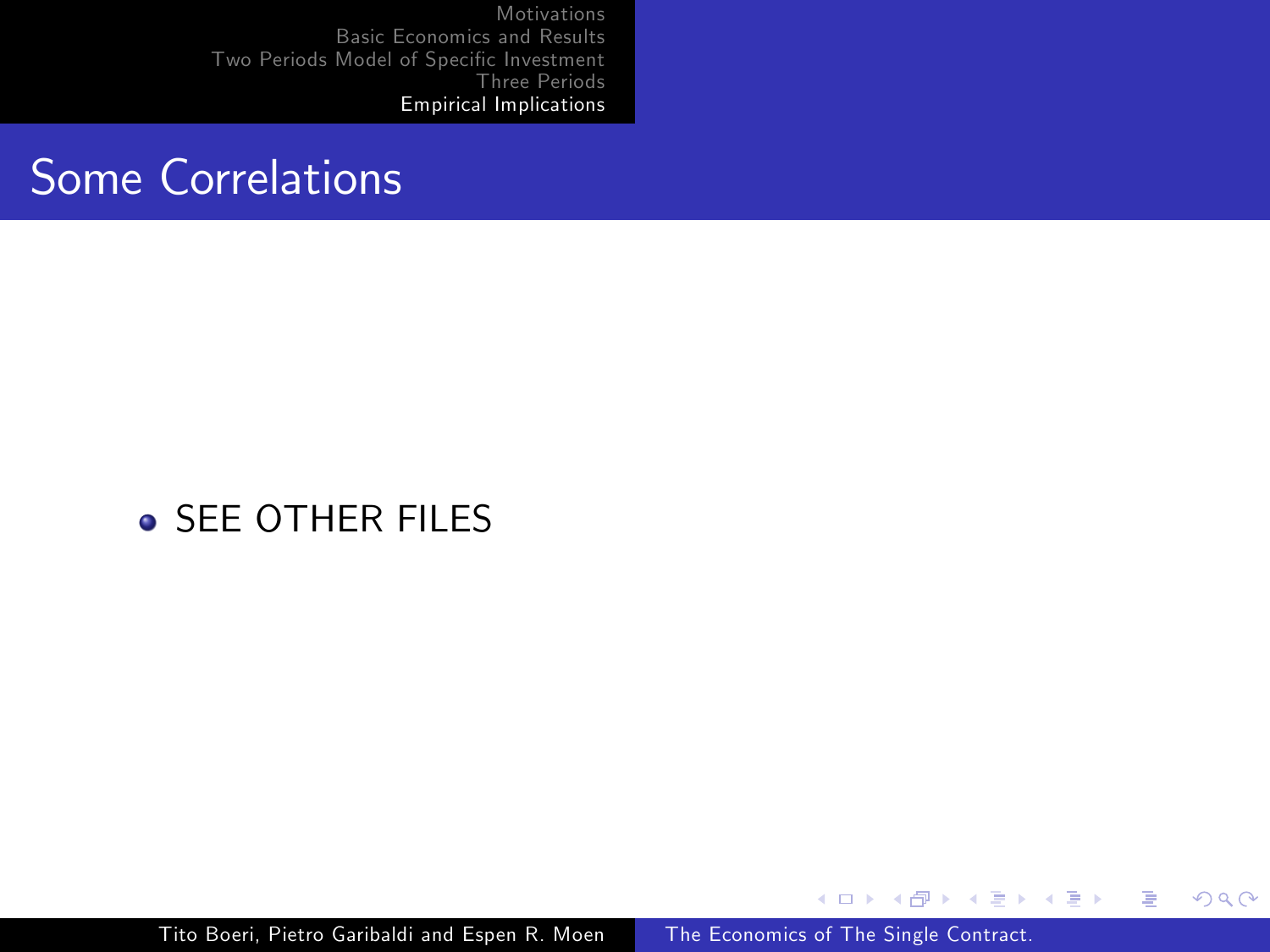## Estimates of the WT profile

|             |           | β2           |
|-------------|-----------|--------------|
| Austria     | 0.0004312 | 0.0000000    |
| Germany     | 0.0004658 | 0.0000000    |
| Denmark     | 0.0003732 | $-0.0000002$ |
| Netherlands | 0.0005314 | $-0.000000$  |
| Belgium     | 0.0004589 | $-0.0000002$ |
| Luxembourg  | 0.0002703 | 0.0000002    |
| France      | 0.0005148 | $-0.0000000$ |
| UΚ          | 0.0002420 | $-0.0000001$ |
| Ireland     | 0.0006879 | 0.0000000    |
| Italy       | 0.0003259 | $-0.0000000$ |
| Greece      | 0.0003183 | $-0.0000000$ |
| Spain       | 0.0005554 | 0.0000000    |
| Portugal    | 0.0003096 | $-0.0000000$ |
| Finland     | 0.0004224 | $-0.0000003$ |
| Sweden      | 0.0002256 | -0.0000001   |

活

K ロ K K 御 K K 君 K K 君 K L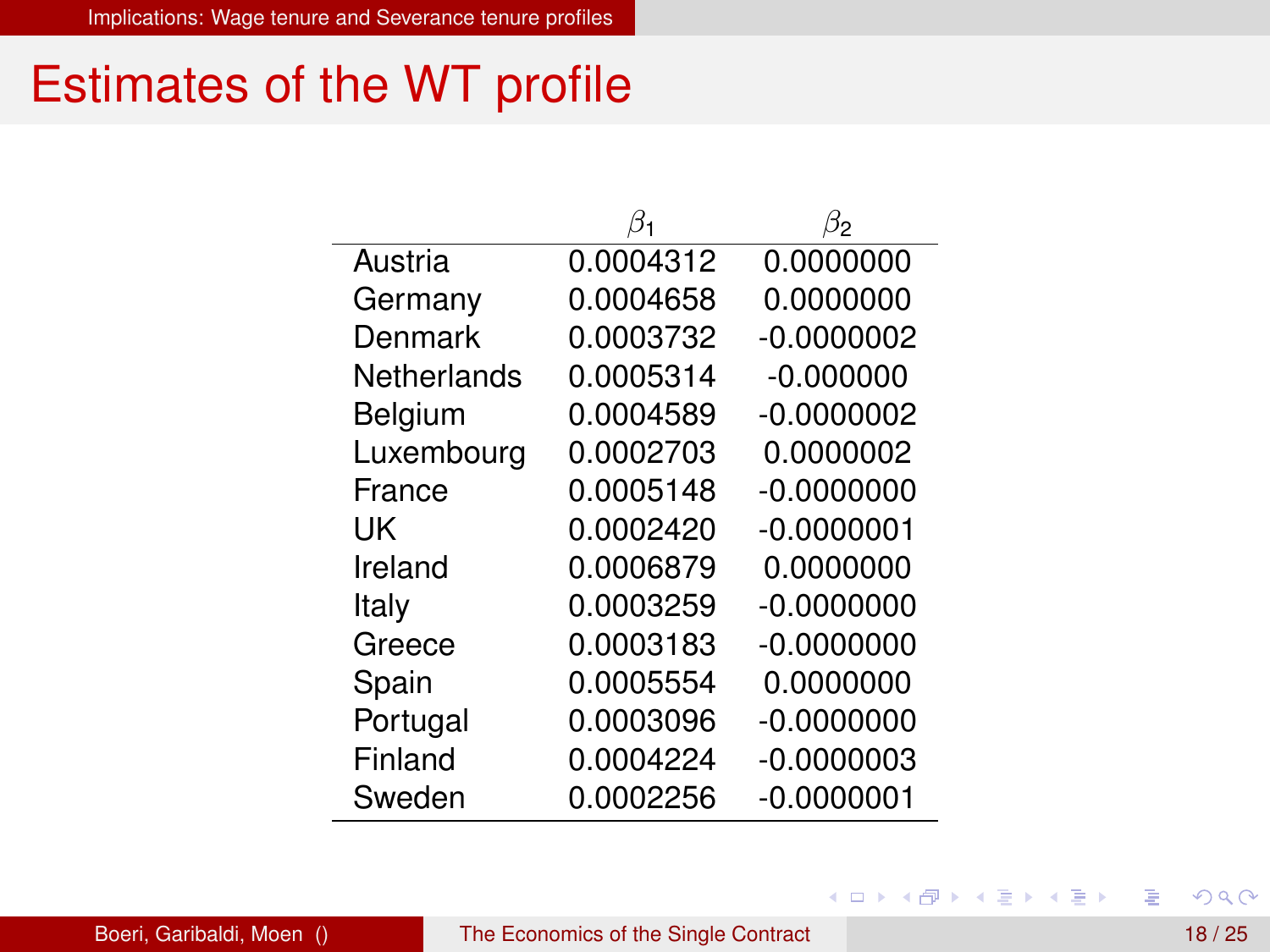# Wages and (pure) severance tenure profiles for all types of dismissals



重

(ロトイ部)→(差)→(差)→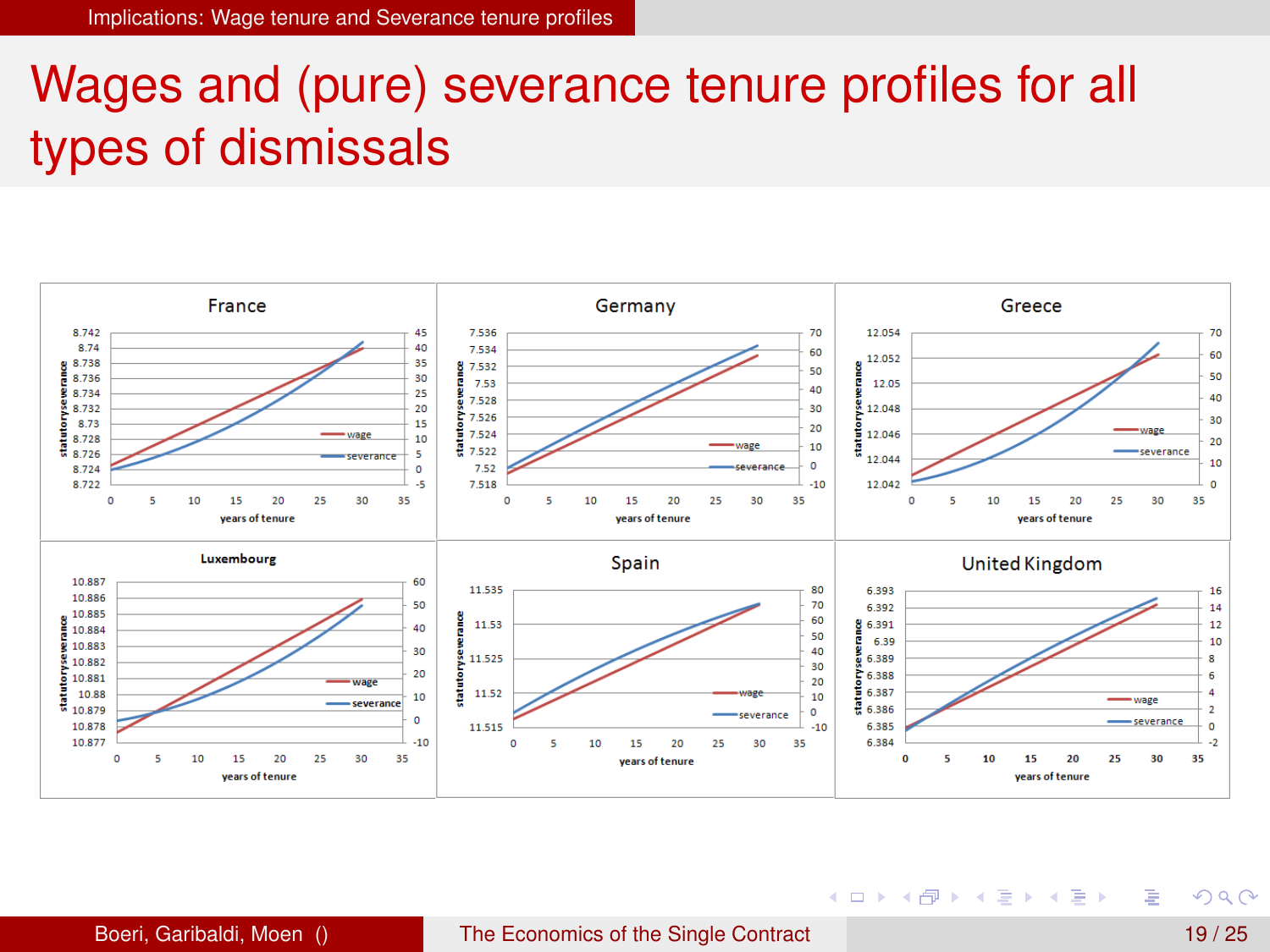

#### $correlation = 1994**$

Boeri, Garibaldi, Moen () The Economics of the Single Contract 20 / 25

 $QQQ$ 

重

 $(0,1)$   $(0,1)$   $(0,1)$   $(1,1)$   $(1,1)$   $(1,1)$   $(1,1)$   $(1,1)$   $(1,1)$   $(1,1)$   $(1,1)$   $(1,1)$   $(1,1)$   $(1,1)$   $(1,1)$   $(1,1)$   $(1,1)$   $(1,1)$   $(1,1)$   $(1,1)$   $(1,1)$   $(1,1)$   $(1,1)$   $(1,1)$   $(1,1)$   $(1,1)$   $(1,1)$   $(1,1$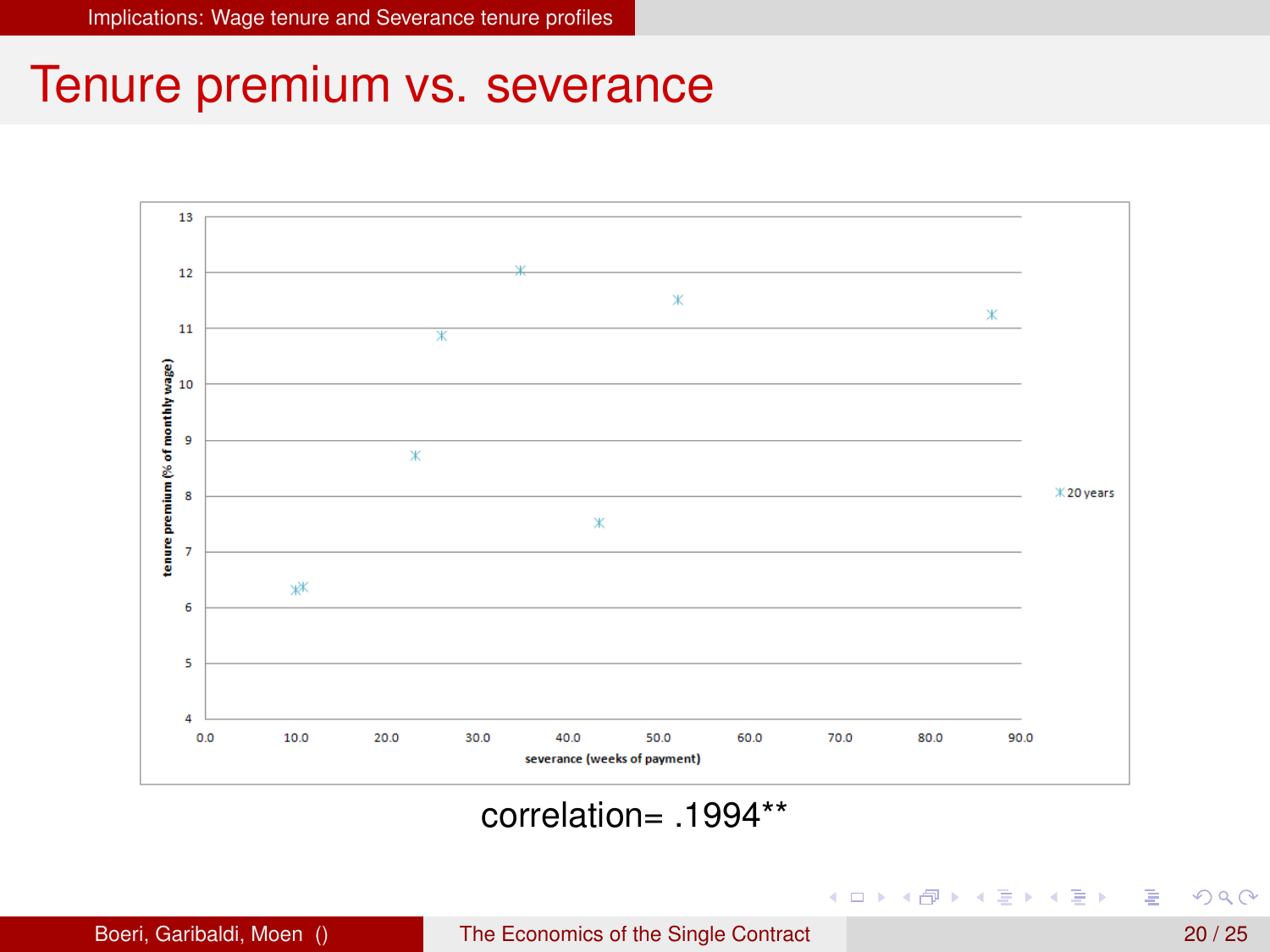

#### $correlation = 2359***$

重

 $(0,1)$   $(0,1)$   $(0,1)$   $(1,1)$   $(1,1)$   $(1,1)$   $(1,1)$   $(1,1)$   $(1,1)$   $(1,1)$   $(1,1)$   $(1,1)$   $(1,1)$   $(1,1)$   $(1,1)$   $(1,1)$   $(1,1)$   $(1,1)$   $(1,1)$   $(1,1)$   $(1,1)$   $(1,1)$   $(1,1)$   $(1,1)$   $(1,1)$   $(1,1)$   $(1,1)$   $(1,1$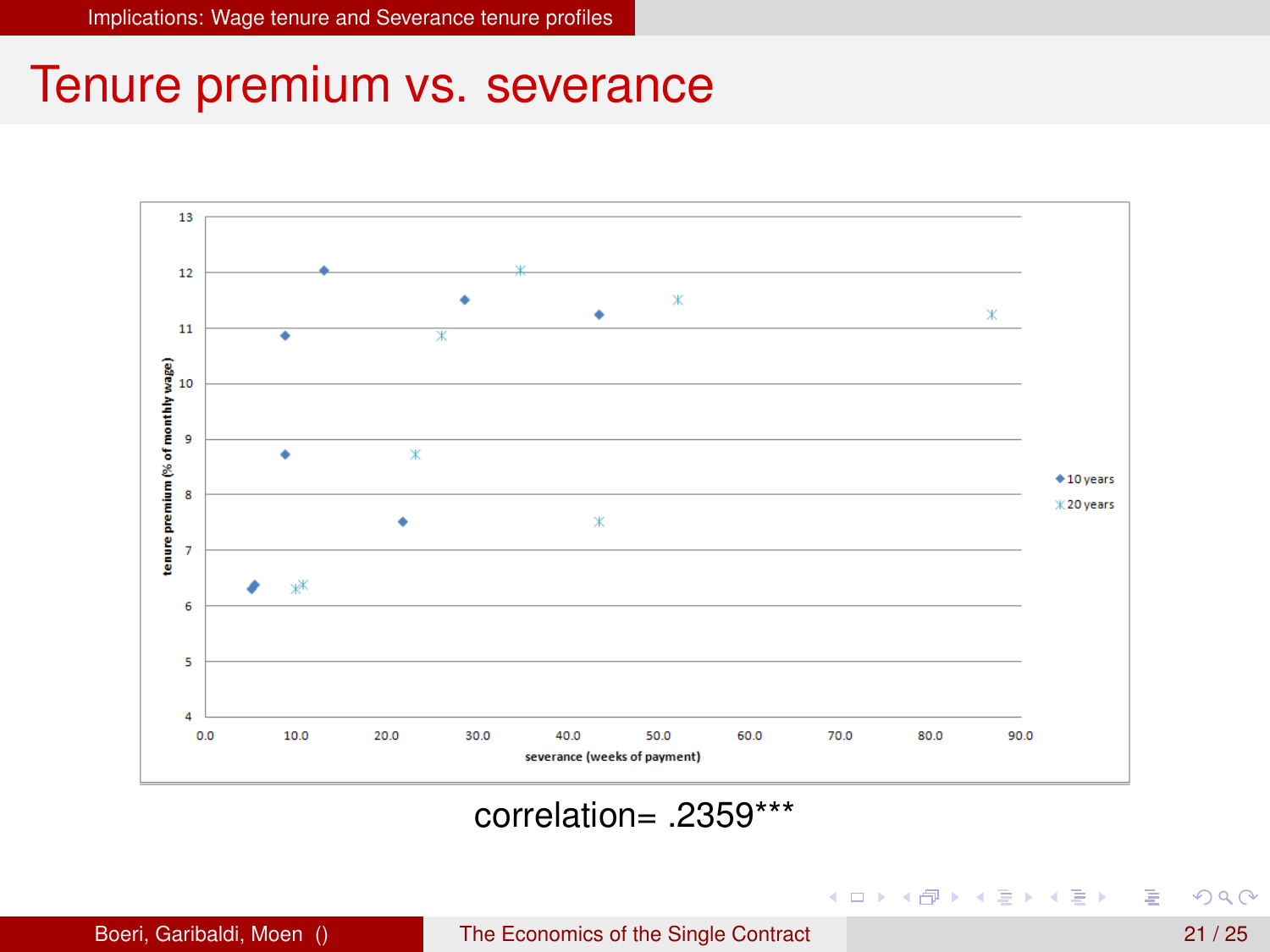

#### correlation= .2609\*\*\*

Boeri, Garibaldi, Moen () The Economics of the Single Contract 22 / 25

重

 $(0,1)$   $(0,1)$   $(0,1)$   $(1,1)$   $(1,1)$   $(1,1)$   $(1,1)$   $(1,1)$   $(1,1)$   $(1,1)$   $(1,1)$   $(1,1)$   $(1,1)$   $(1,1)$   $(1,1)$   $(1,1)$   $(1,1)$   $(1,1)$   $(1,1)$   $(1,1)$   $(1,1)$   $(1,1)$   $(1,1)$   $(1,1)$   $(1,1)$   $(1,1)$   $(1,1)$   $(1,1$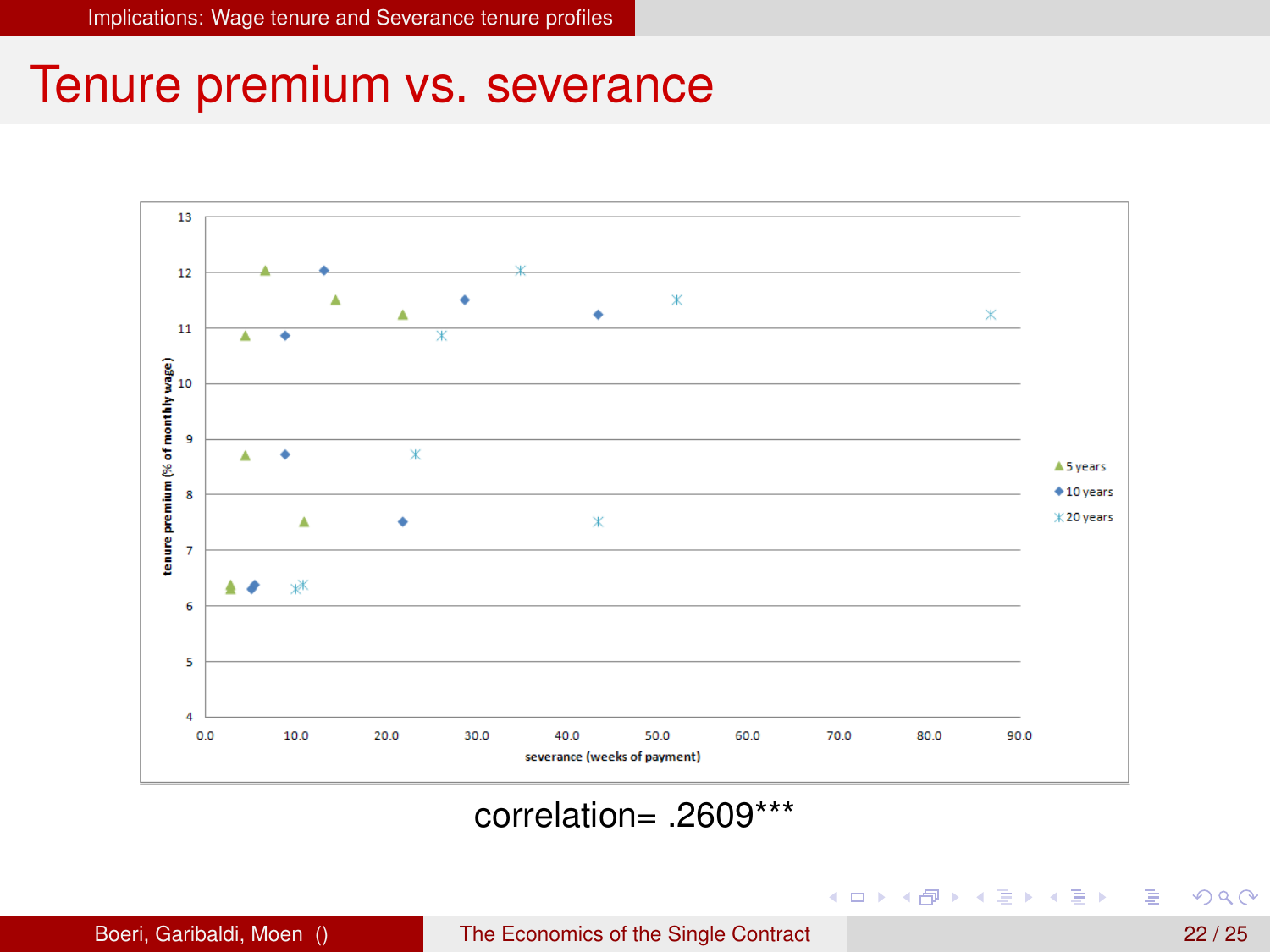

#### correlation= .2716\*\*\*

重

メロトメ 御 トメ 君 トメ 君 ト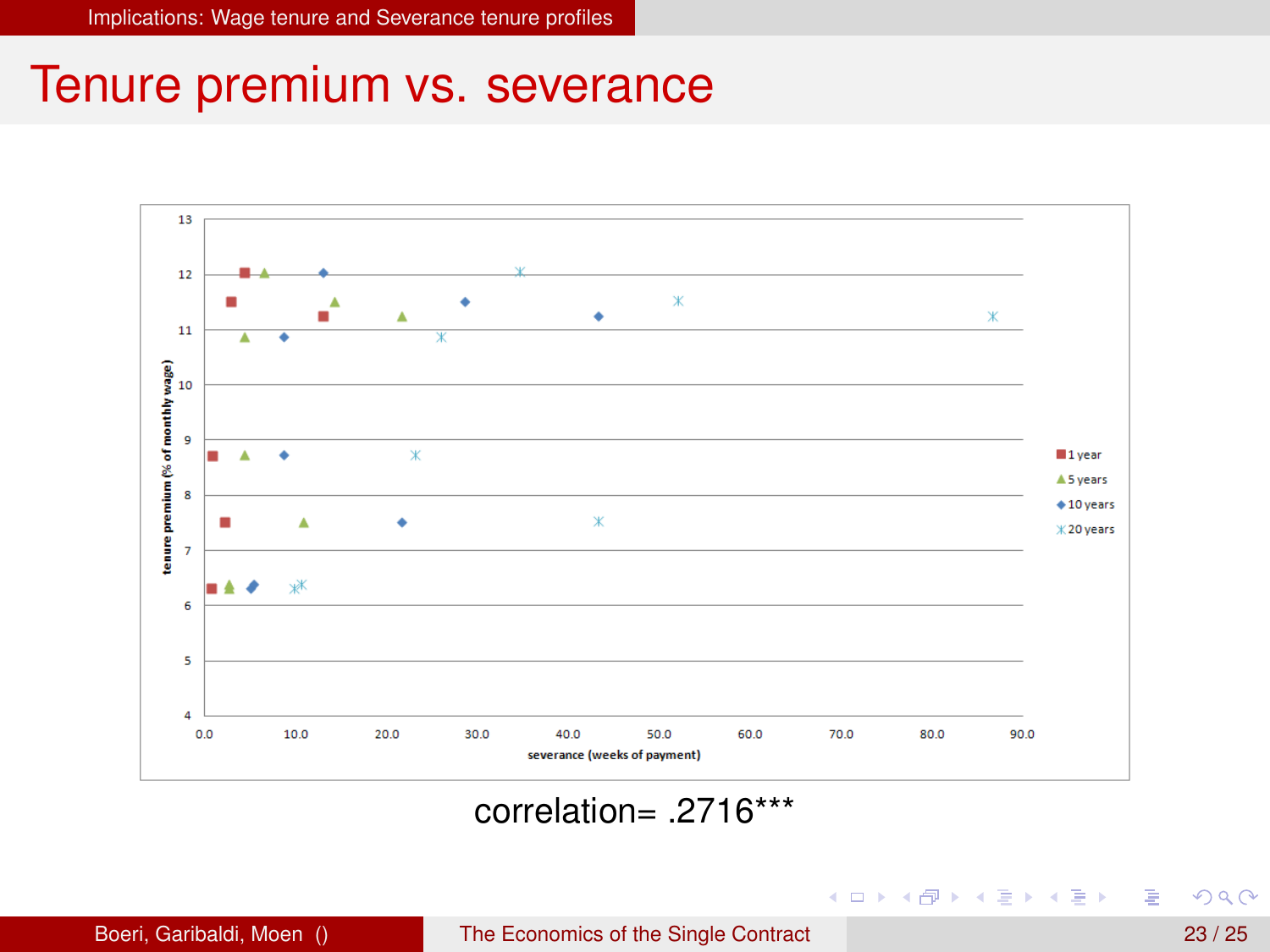

#### correlation= .2780

重

メロトメ 御 トメ 君 トメ 君 ト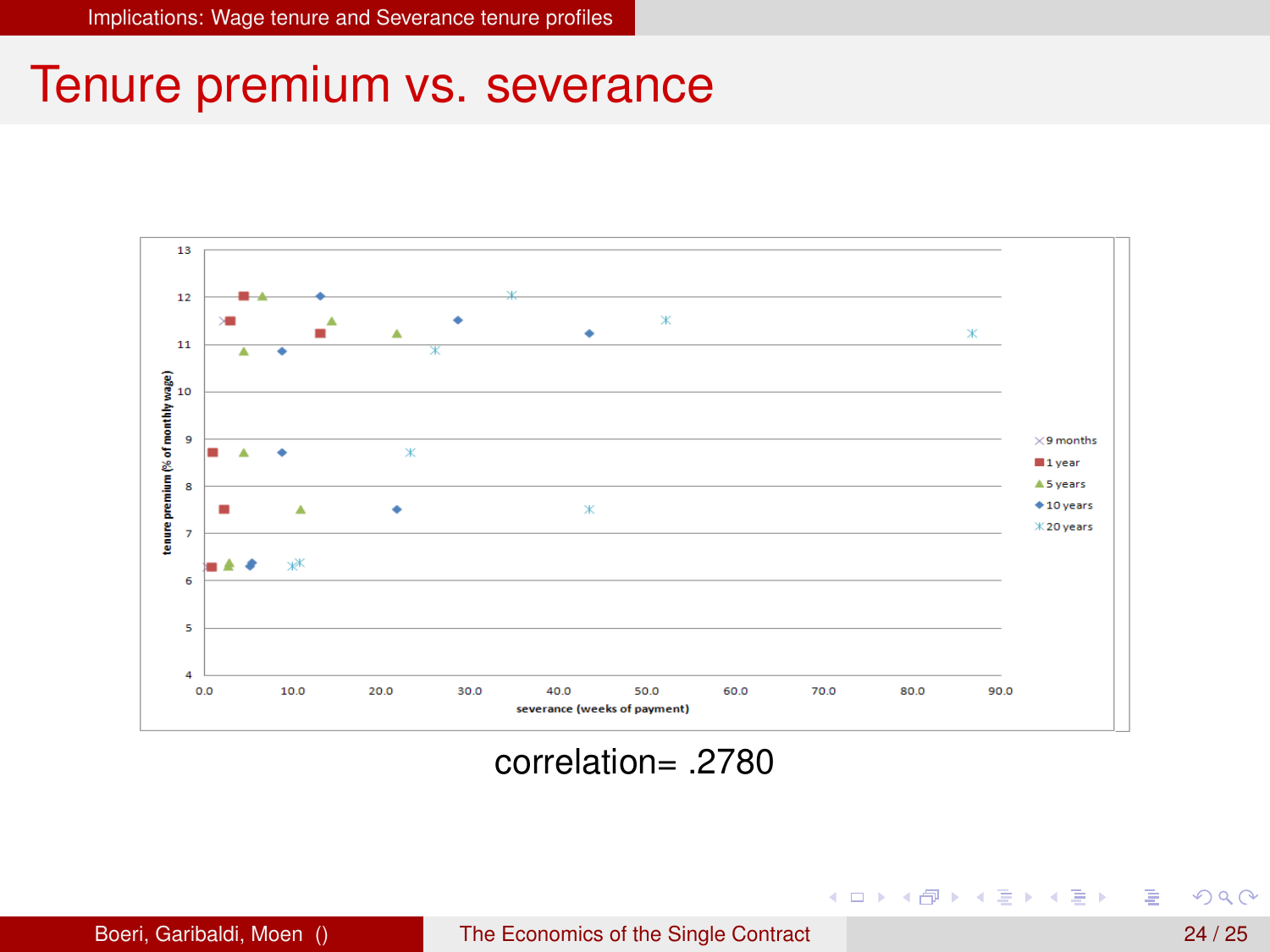# Wage premium at 20 years of tenure

Countries with only Compensation for Unfair Dismissals. Red bars: countries with this compensation related to tenure



#### Boeri, Garibaldi, Moen () The Economics of the Single Contract 25 / 25